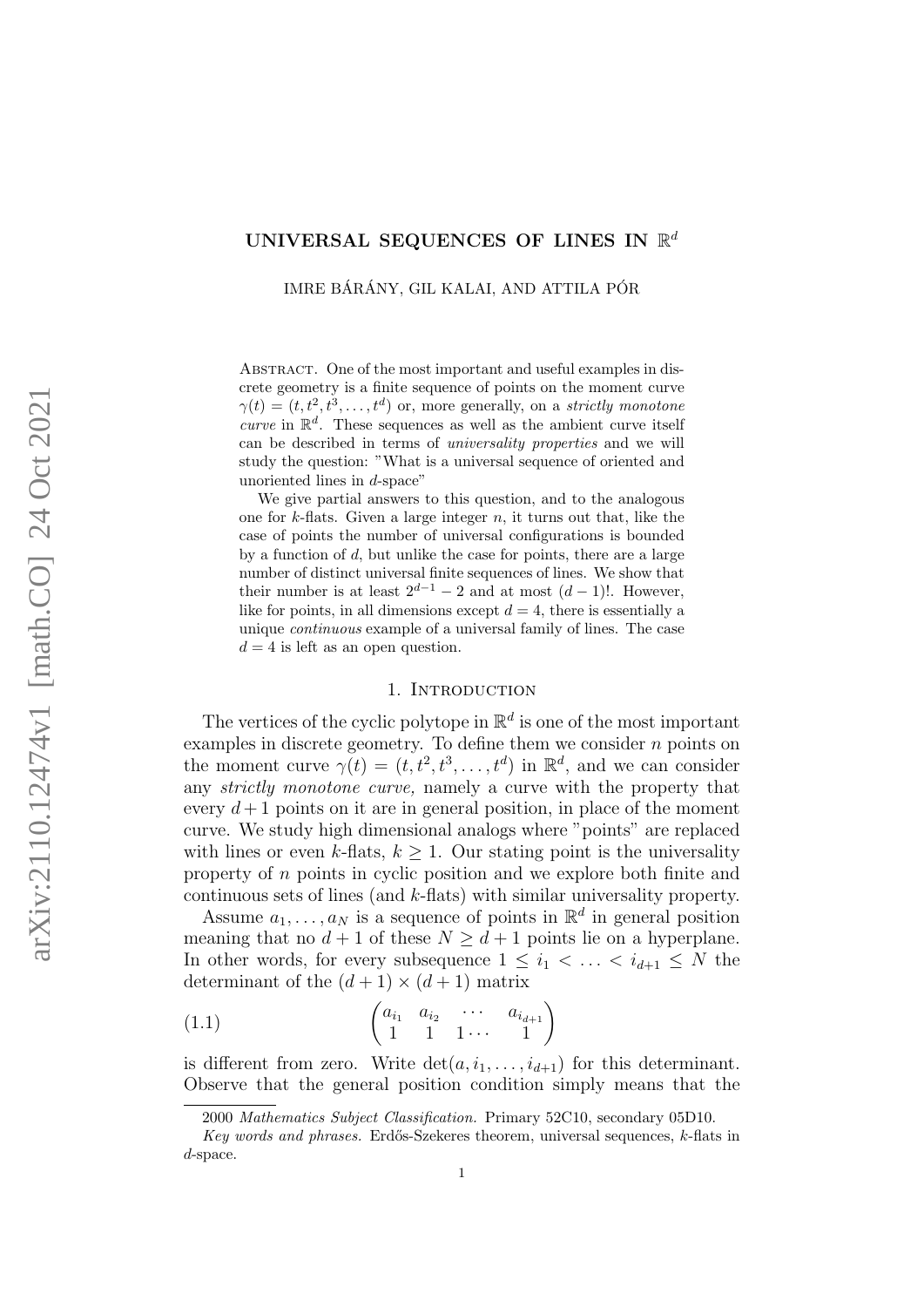$d+1$  tuples of the sequence are outside the zero set of  $m = \binom{N}{d+1}$ polynomials  $p_1, \ldots, p_m$ . These polynomials split the set of sequences of N points into finitely many cells, where a cell is the set of point sequences of length N such that, for every  $i \in [m]$ , the sign of  $p_i$  is constant,  $+1$  or  $-1$ , on the sequence.

The *m* signs of these polynomials are referred to as the *order-type* of the sequence  $a_1, a_2, \ldots, a_N$ . Moreover, it is known that these polynomials split the sets of sequences of N points into finitely many connected components as well; their number is finite according to a famous theorem of Oleinik–Petrovskii [\[9\]](#page-19-0), Milnor [\[7\]](#page-19-1), and Thom [\[14\]](#page-20-0). As a matter of fact, the upper bounds given by these authors imply upper bounds on the number of order-types, much below the immediate bound  $2^m$ . For more details see Goodman and Pollack [\[5\]](#page-19-2) and Alon [\[1\]](#page-19-3). On the other hand, it is known that there is no upper bound on the number of connected components described by a single order type, and, in fact, a single order type can be as topologically complicated as essentially any algebraic variety, see Mnëv  $[8]$  and Richter-Gebert  $[13]$ .

A useful and famous (and probably folklore) result says that for every d and  $n \geq d+1$  there is an  $N = N(d, n)$  such that the following holds. Every sequence  $a_1, \ldots, a_N$  of points in  $\mathbb{R}^d$  in general position contains a homogeneous subsequence  $b_1, \ldots, b_n$  of length n; homogeneous meaning that the determinants  $\det(b, i_1, \ldots, i_{d+1})$  have the same sign for all sequences  $1 \leq i_1 < \ldots < i_{d+1} \leq n$ . Subsequence means, as usual, that  $b_j = a_{k_j}$  for all  $j \in [n]$  where  $1 \leq k_1 < \ldots < k_n \leq N$ . Here  $[n]$ denotes the set  $\{1, 2, \ldots, n\}$ . This result actually follows from Ramsey's theorem [\[12\]](#page-20-2): the  $d+1$  tuples of our sequence are coloured by  $+1$  or by  $-1$ , so there is a large subsequence all of whose  $d+1$  tuples are of the same colour. More precisely, for every  $n$  there is an  $N$  such that every  $d+1$  tuple of an n element subsequence of  $a_1, \ldots, a_N$  carries the same colour. When  $d = 2$  this method gives a proof of the famous Erdős–Szekeres theorem, see [\[3\]](#page-19-5) and [\[4\]](#page-19-6), but with weaker bounds on  $N$ . We remark that in this paper an  $r$  tuple of points (or objects) always means an ordered r tuple, that is, a sequence of points (or objects) of length r.

Assume  $0 < t_1 < \ldots < t_n$  and consider the sequence of points  $\gamma(t_1), \ldots, \gamma(t_n)$  from the moment curve  $\gamma(t) = (t, t^2, \ldots, t^d), t \in \mathbb{R}$ . Observe that the determinant  $\det(\gamma(t), i_1, \ldots, i_{d+1})$  is positive for every sequence  $1 \le i_1 < \ldots < i_{d+1} \le n$ . Set  $\gamma^*(t) = (t, t^2, \ldots, t^{d-1}, -t^d)$ . Analogously for the sequence  $\gamma^*(t_1), \ldots, \gamma^*(t_n)$  the corresponding determinants are all negative.

The property that all determinants have the same sign is universal: for every n, every long enough sequence of points in  $\mathbb{R}^d$  has a subsequence of length n with this property. The two examples with  $\gamma$  and  $\gamma^*$  show that there are exactly two kinds of universal sequences. In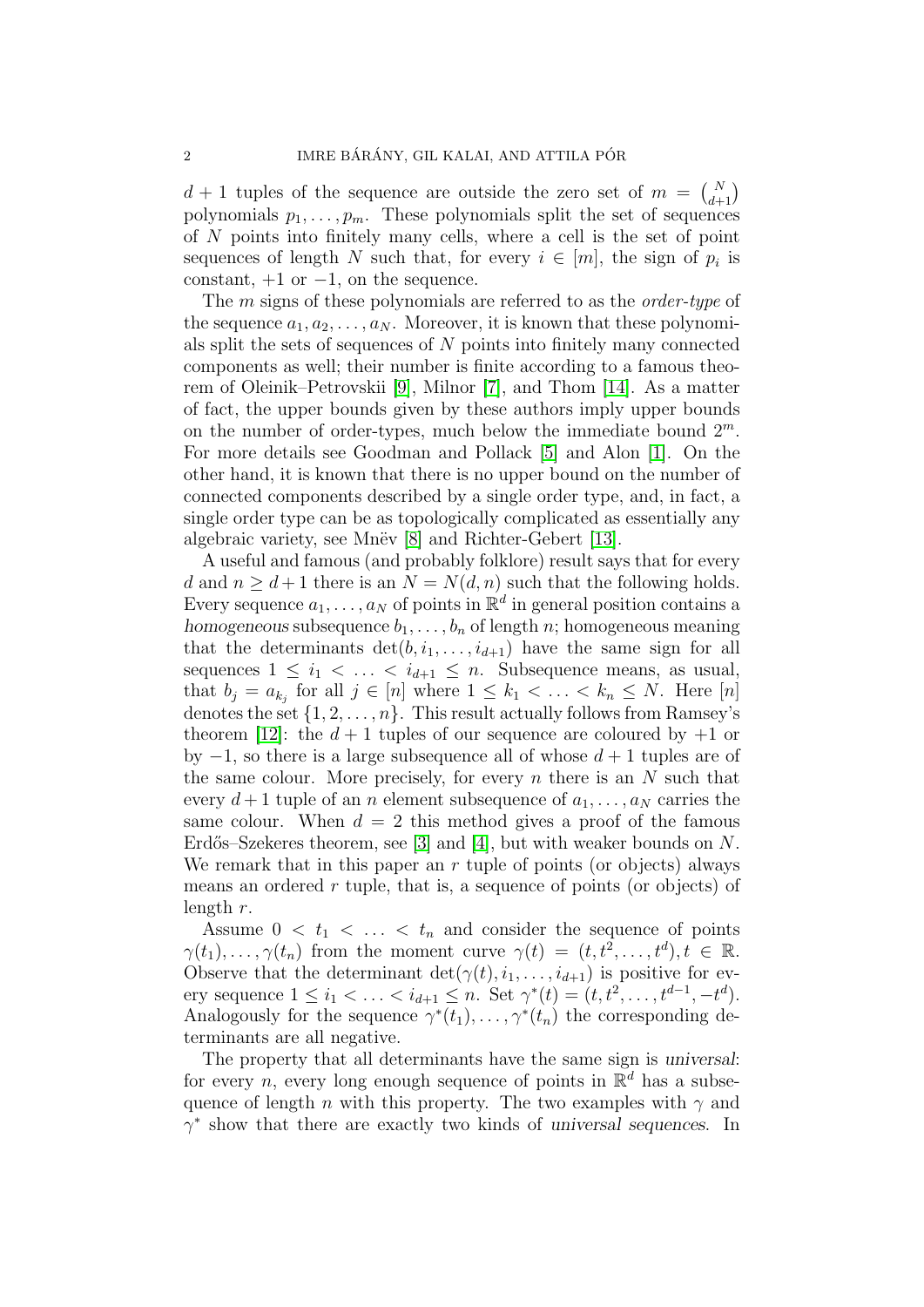the language of polynomials and cells, universality says that our subsequence lies in a cell C, that is, there is a subsequence  $b_1, \ldots, b_n$  such that C is on the positive side of each polynomial  $\det(b, i_1, \ldots, i_{d+1})$ , or on the negative side of each such polynomial.

Here comes another example. Again, let  $a_1, \ldots, a_N$  be a sequence of points in  $\mathbb{R}^d$  in general position. Consider a subsequence  $b_1, \ldots, b_{d+2}$ and set  $B = \{b_1, \ldots, b_{d+2}\}\.$  Note B has a unique Radon partition [\[11\]](#page-20-3), that is  $[d + 2] = X \cup Y$  with  $X, Y \neq \emptyset$  and  $X, Y$  are disjoint and conv $\{b_i : i \in X\} \cap \text{conv}\{b_j : j \in Y\} \neq \emptyset$ , for concreteness we assume  $1 \in X$ . So each subsequence  $b_1, \ldots, b_{d+2}$  defines a subset  $X \subset [d+2]$ (with  $1 \in X \neq [d + 2]$ ). Ramsey's theorem applies again and implies that, for N large enough, there is a subsequence  $b_1, \ldots, b_n$  of the  $a_i$  such that X is the same subset of  $[d+2]$  for every subsequence  $c_1, \ldots, c_{d+2}$ of the  $b_i$  sequence. What is the universal type or what are the universal types for this Radon property? It turns out that the answer is simple: X and Y are interlacing subsets of  $[d+2]$ , that is,  $X = \{1, 3, 5, \ldots\}$ and  $Y = \{2, 4, ...\}$ . The proof is left to the interested reader. One can check that in the above examples with  $\gamma(t)$  and  $\gamma^*(t)$  the universal sequences indeed have interlacing Radon partitions.

We conclude the introduction by describing the structure of the paper and with it our main results. In Section [2](#page-2-0) we outline the definition of universal sequences of lines and k-flats. In Section [3](#page-3-0) we consider oriented lines and show that every universal sequence of oriented lines in  $\mathbb{R}^d$  is described by a permutation on  $\{1, 2, \ldots, d-1\}$ . This implies that for every fixed dimension  $d$  there is only a finite number of universal sequences of lines. A similar treatment of universal unoriented lines is given in Section [4,](#page-5-0) and for k-flats when  $d \equiv 1 \pmod{k}$ , in Section [5.](#page-7-0) Following some necessary results on matrices with rapidly increasing entries (Section [6;](#page-8-0) with one proof left to Section [8\)](#page-12-0), we prove in Section [7](#page-9-0) that the number of universal sequences of oriented lines is at least  $2^{d-1} - 2$ . This is a place where our theory differs from the classical theory for points; we demonstrate an exponential number (in the dimension d) of distinct sequences of universal lines while for points, universal sequences are essentially unique. We regain uniqueness by moving to continuous sequences of lines: in Section [9](#page-13-0) we define continuous universal sequences of lines and in Section [10](#page-15-0) prove a uniqueness theorem for them for all dimensions except  $d = 4$ .

We remark that Sturmfels proved [\[15\]](#page-20-4) that every universal sequence of points in  $\mathbb{R}^d$  can be extended to a strictly monotone curve. Our results show that for lines this is no longer the case.

## 2. Definition of universality

<span id="page-2-0"></span>What is a universal sequence of lines, and of oriented lines in  $\mathbb{R}^d$ ? How many types of them are there? This is the main topic in this article. We have some partial results for the case of lines and also for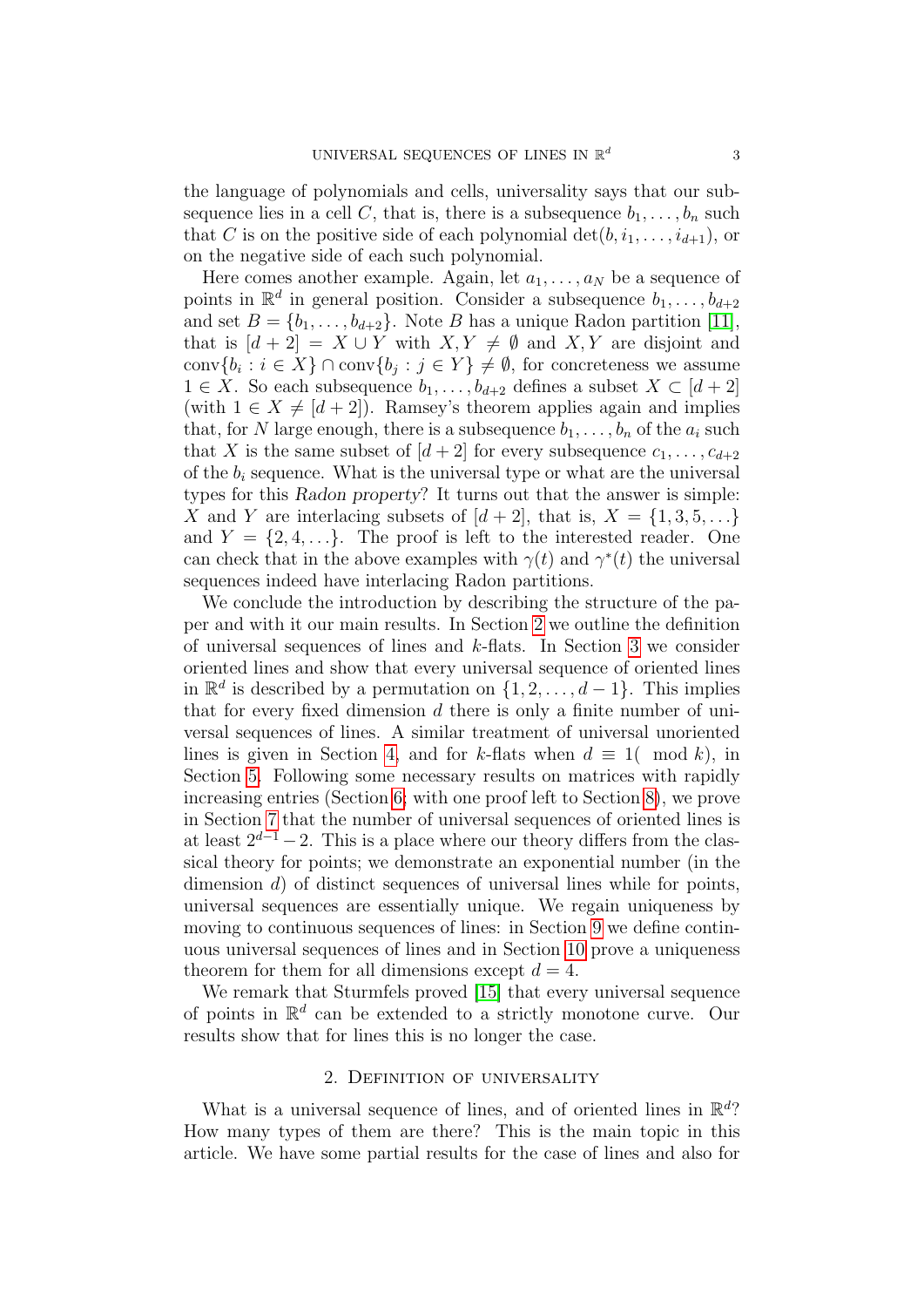the same question with k-flats in  $\mathbb{R}^d$ . The definition of universality (or rather its metadefinition) requires four conditions or steps.

(i) First we define when an ordered r tuple of k-flats is in general position. This usually means that they do not lie in the zero set of a finite number of well-defined polynomials that determine cells in the space of  $r$  tuples of  $k$ -flats. Here we also require that there be at least two such cells.

(ii) Next we define a property of an ordered s tuple  $A_1, \ldots, A_s$  of k-flats whose r tuples are in general position, of course  $s \geq r$ . This property is a function  $F$  on s tuples of  $k$ -flats that take values in a finite set  $M$ . Elements of  $M$  will be called types. In our first example this finite set M is  $\{1, -1\}$  and in the second M is the family of all  $X \subset [d+2]$  with  $1 \in X \neq [d+2]$ .

(iii) Assume  $B_1, \ldots, B_n$  is a sequence of k-flats (oriented or unoriented) in  $\mathbb{R}^d$  all of whose r tuples are in general position. F maps subsequences of length  $s \geq r$  of this sequence to elements of M. The sequence  $B_1, \ldots, B_n$  is called homogeneous relative to property F if F maps all of its s tuples to the same element (or type)  $m \in M$ . A type  $m \in M$  is universal if, for every  $n \geq s$  there is a homogeneous sequence  $B_1, \ldots, B_n$  whose s tuples are all mapped to m.

(iv) Next comes Ramsey: For every  $n \geq s$  there is N such that the following holds. Assume  $A_1, \ldots, A_N$  is a sequence of k-flats in  $\mathbb{R}^d$  all of whose  $r$  tuples are in general position. As  $M$  is finite, Ramsey's theorem implies the existence of a homogeneous subsequence  $B_1, \ldots, B_n$  of the sequence  $A_1, \ldots, A_N$ . Of course N depends on  $n, r, s$  and the map F as well. The finiteness of M implies further that there is a universal element m in M. The corresponding sequences  $B_1, \ldots, B_n$  are called universal of type  $m$  (relative to property  $F$ ).

The question is what types  $m \in M$  are universal, how many of them are there, and what the universal sequences look like.

#### 3. Oriented lines

<span id="page-3-0"></span>We are going to use some notation from exterior algebra, for instance  $u_1 \wedge \ldots \wedge u_d$  is the determinant of the matrix whose columns are the vectors  $u_i \in \mathbb{R}^d, i \in [d]$ , and  $u_1 \wedge \ldots \wedge u_{d-1}$  is a vector in  $\mathbb{R}^d$ , the wedge product of the  $u_i$ s.

An oriented line L in  $\mathbb{R}^d$   $d \geq 2$  is given by a pair  $(a, v)$  with  $a, v \in \mathbb{R}^d$ and  $v \neq 0$  and  $L = \{a + tv : t \in \mathbb{R}\}\$ . In fact it is the equivalence class of such pairs where  $(a, v)$  and  $(\bar{a}, \bar{v})$  are equivalent (or represent the same line) if  $\bar{a} = a + \alpha v$  for some  $\alpha \in \mathbb{R}$  and  $\bar{v} = \beta v$  with  $\beta > 0$ . An ordered  $d-1$  tuple of lines  $L_1, \ldots, L_{d-1}$ , with  $L_i$  represented by  $(a_i, v_i)$  is in general position if the numbers  $h_i := a_i \wedge v_1 \wedge \ldots \wedge v_{d-1}, i \in [d-1]$  are all distinct. General position then means that the system  $(a_i, v_i), i \in [d-1]$ avoids the zero set of the polynomials  $(a_i - a_j) \wedge v_1 \wedge \ldots \wedge v_{d-1}$ , for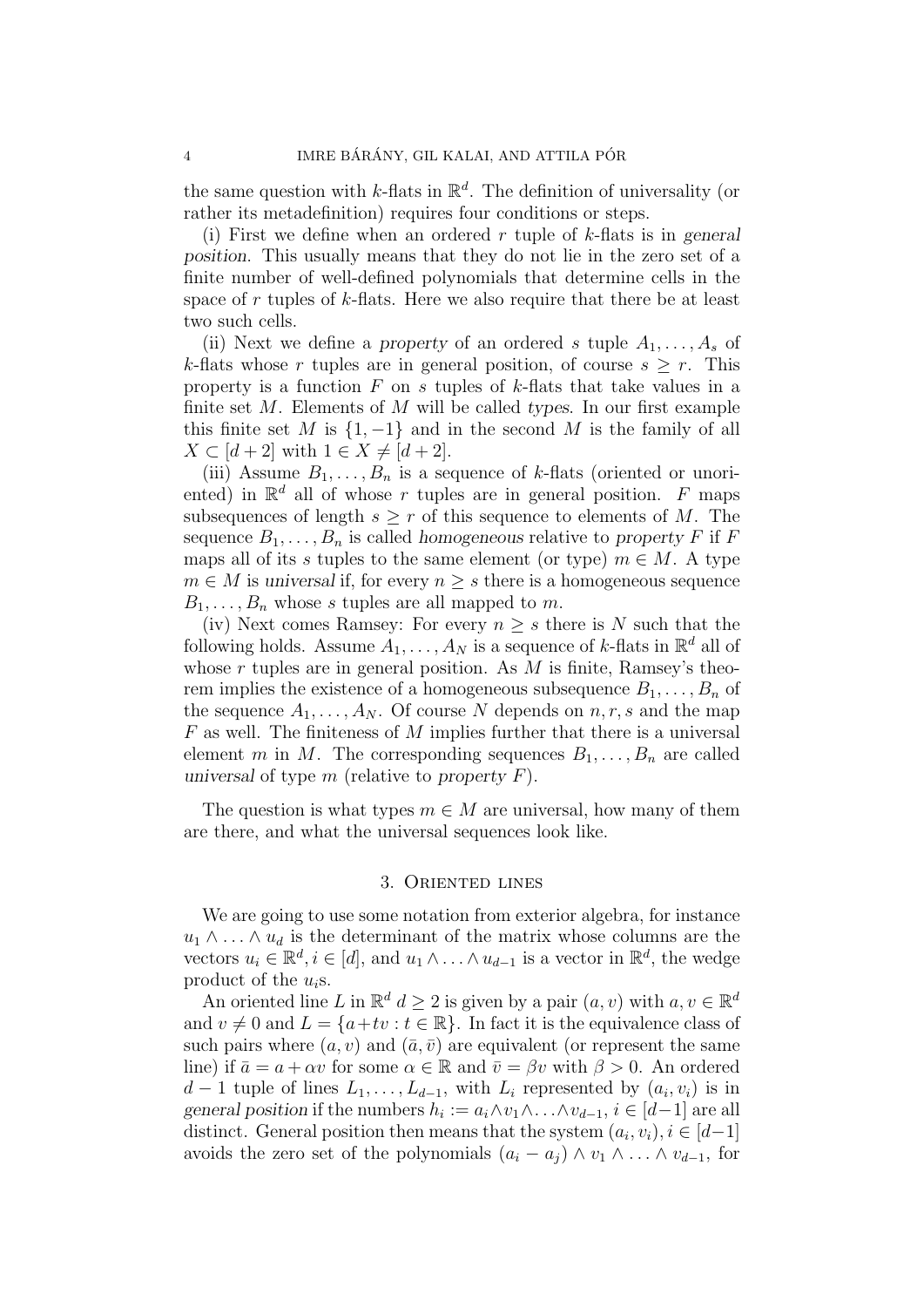distinct  $i, j \in [d-1]$ . In particular,  $u = v_1 \wedge \ldots \wedge v_{d-1}$  is a non-zero vector in  $\mathbb{R}^d$ . We mention that  $h_i = u \cdot v_i$ , scalar product.

The  $d-1$  real numbers  $h_i$  come in increasing order as  $h_{j_1} < h_{j_2} <$ ... <  $h_{j_{d-1}}$ . They define a permutation  $\sigma$  of  $[d-1]$  via  $\sigma(i) = j_i$ . As is easy to check this permutation  $\sigma$  does not depend on the choice of the pair  $(a_i, v_i)$  representing  $L_i$ :  $\sigma$  depends only on the  $d-1$  tuple  $L_1, \ldots, L_{d-1}$ . Observe that every permutation of  $[d-1]$  can occur. Here we need  $d \geq 3$  as for  $d = 2$  there is only one h.

Another way to see the permutation  $\sigma$  is to consider the hyperplane  $H=\frac{1}{d}$  $\frac{1}{d-1}(L_1+\ldots+L_{n-1})$  which is the Minkowski average of the lines. Because of the general position assumption  $H$  is indeed a hyperplane, its outer normal is  $u = v_1 \wedge \ldots \wedge v_{d-1} \neq 0$ . A suitably translated copy, say  $H_i$  of H contains  $L_i$ . The hyperplanes  $H_1, \ldots, H_{d-1}$  intersect the line whose direction is u in order  $\sigma$  in distinct points.

This time F maps  $L_1, \ldots, L_{d-1}$  to  $\sigma$  and the set of permutations is finite, of size  $(d-1)!$ . Ramsey's theorem applies and gives the following.

**Theorem 3.1.** For integers  $n \geq d \geq 3$  there is a number N such that every sequence  $L_1, \ldots, L_N$  of oriented lines in  $\mathbb{R}^d$  whose  $d-1$  tuples are in general position contains a homogeneous subsequence  $K_1, \ldots, K_n$  of type  $\sigma$  for some permutation  $\sigma$  of  $[d-1]$ . In other words F maps every  $d-1$  tuple of  $K_1, \ldots, K_n$  to the same type  $\sigma$ .

**Corollary 3.1.** For oriented lines in  $\mathbb{R}^d$  there are universal types, that is permutations  $\sigma$  of  $[d-1]$ . There are at most  $(d-1)!$  of them.  $\Box$ 

This implies in particular, that in  $\mathbb{R}^3$  there are at most two types. In fact there are exactly two types in  $\mathbb{R}^3$ . This can be seen from the example of the one sheeted hyperboloid whose equation is  $x^2 + y^2 =$  $z^2 + 1$ . This hyperboloid contains two sets of lines, see Figure [1.](#page-4-0) Given a line L on the hyperboloid, it is associated with the pair  $(a, v)$ . Orient L by requiring that the z component of v is positive. The two sets of lines are shown in Figure [1.](#page-4-0)



<span id="page-4-0"></span>FIGURE 1. Two sets of universal oriented lines in  $\mathbb{R}^3$ .

The question is how many of the possible  $(d-1)!$  types are universal. A partial answer is the content of the next result.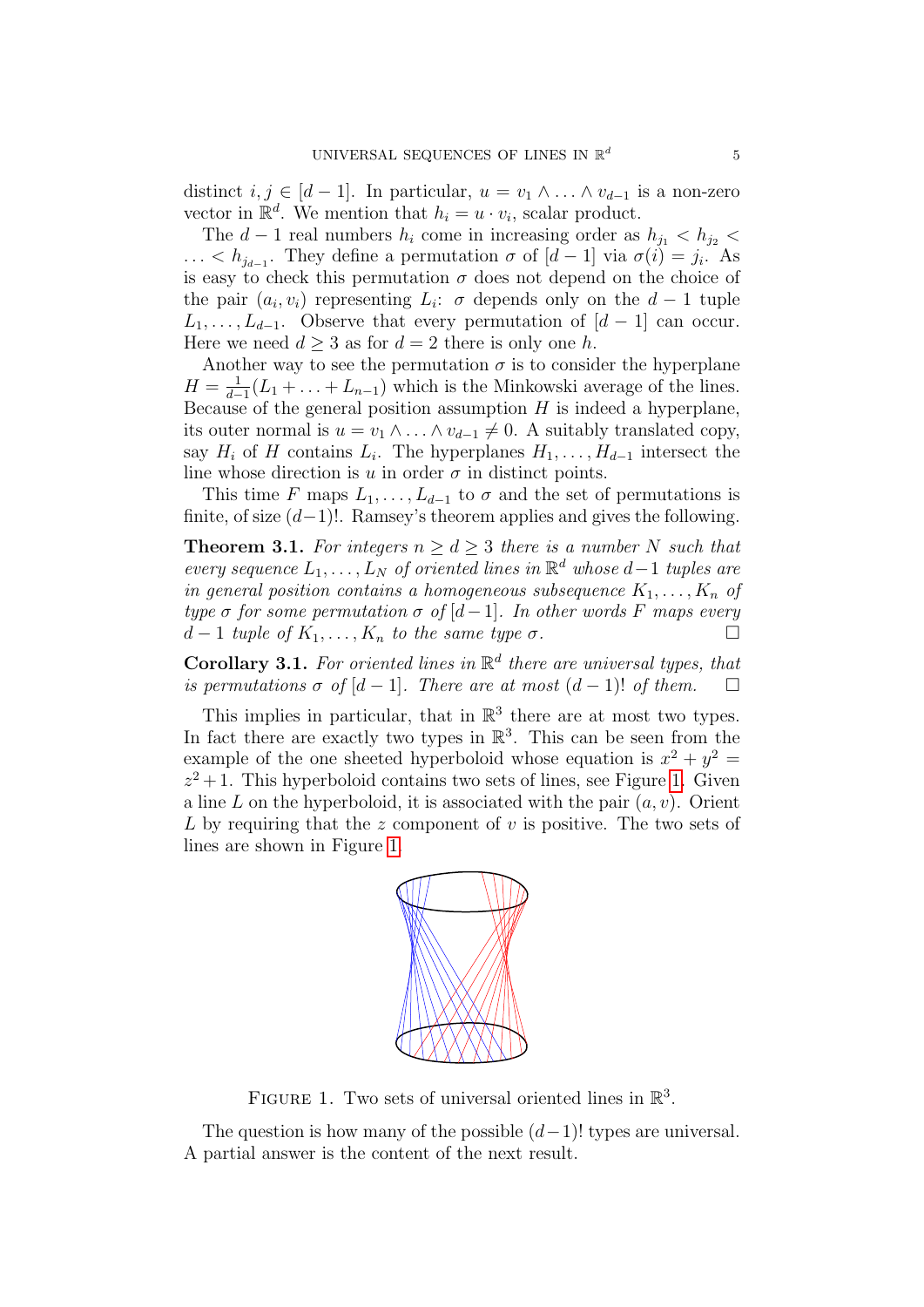<span id="page-5-2"></span>**Theorem 3.2.** There are at least  $2^{d-1} - 2$  different universal permutations of  $[d-1]$ .

The proof is in Section [7.](#page-9-0) It uses rapidly increasing sequences and RI matrices that are related to the stretched grid and to the stretched diagonal, that come from a paper by Bukh, Nivasch, Matoušek  $[2]$ , and are also connected to a construction of P $\acute{o}r$  [\[10\]](#page-20-5). The necessary background is given in Section [6.](#page-8-0)

We remark here that the red lines in Figure [1](#page-4-0) form a *continuous* and universal family of lines. More precisely, define  $a(t) = (\cos t, \sin t, 0)$ and  $v(t) = (-\sin t, \cos t, 1)$ . Let  $L(t)$  be the oriented line given by the pair  $(a(t), v(t)), t \in [0, \pi)$ . When  $0 < t_1 < t_2 < \ldots < t_n < \pi$  the sequence of lines  $L(t_1), \ldots, L(t_n)$  is homogeneous of type identity, as one can check directly. That's why we call the family of lines  $L(t)$ ,  $t \in$  $[0, \pi)$  a continuous and universal family of lines. Section [9](#page-13-0) gives the proper definition, and examples of such families in every dimension. In Section [10](#page-15-0) we prove that the type of such a family is either the identity or its reverse.

### 4. Unoriented lines

<span id="page-5-0"></span>The setting with unoriented lines (or simply lines) in  $\mathbb{R}^d$  is similar to the oriented ones. But for instance in  $\mathbb{R}^3$  there are pairs  $(L_1, L_2)$  and  $(K_1, K_2)$  of oriented lines in general position that belong to distinct cells (defined in this case by a single polynomial), see Figure [2,](#page-5-1) they are of distinct types. This does not hold for lines: these pairs (when unoriented) belong to the same cell. In fact, they can be carried to each other by a homotopy through general position pairs. This is not the case for triples of lines. That is, there are triples  $(L_1, L_2, L_3)$  and  $(K_1, K_2, K_3)$  of lines in  $\mathbb{R}^3$  (in general position) such that belong to distinct cells, as we shall see soon.



<span id="page-5-1"></span>FIGURE 2. Non-homotopic pairs of oriented lines in  $\mathbb{R}^3$ .

A line L in  $\mathbb{R}^d$  is given by a pair  $(a, v)$  with  $a, v \in \mathbb{R}^d$  and  $v \neq 0$ and  $L = \{a + tv : t \in \mathbb{R}\}.$  In fact it is the equivalence class of such pairs where  $(a, v)$  and  $(\bar{a}, \bar{v})$  are equivalent (or represent the same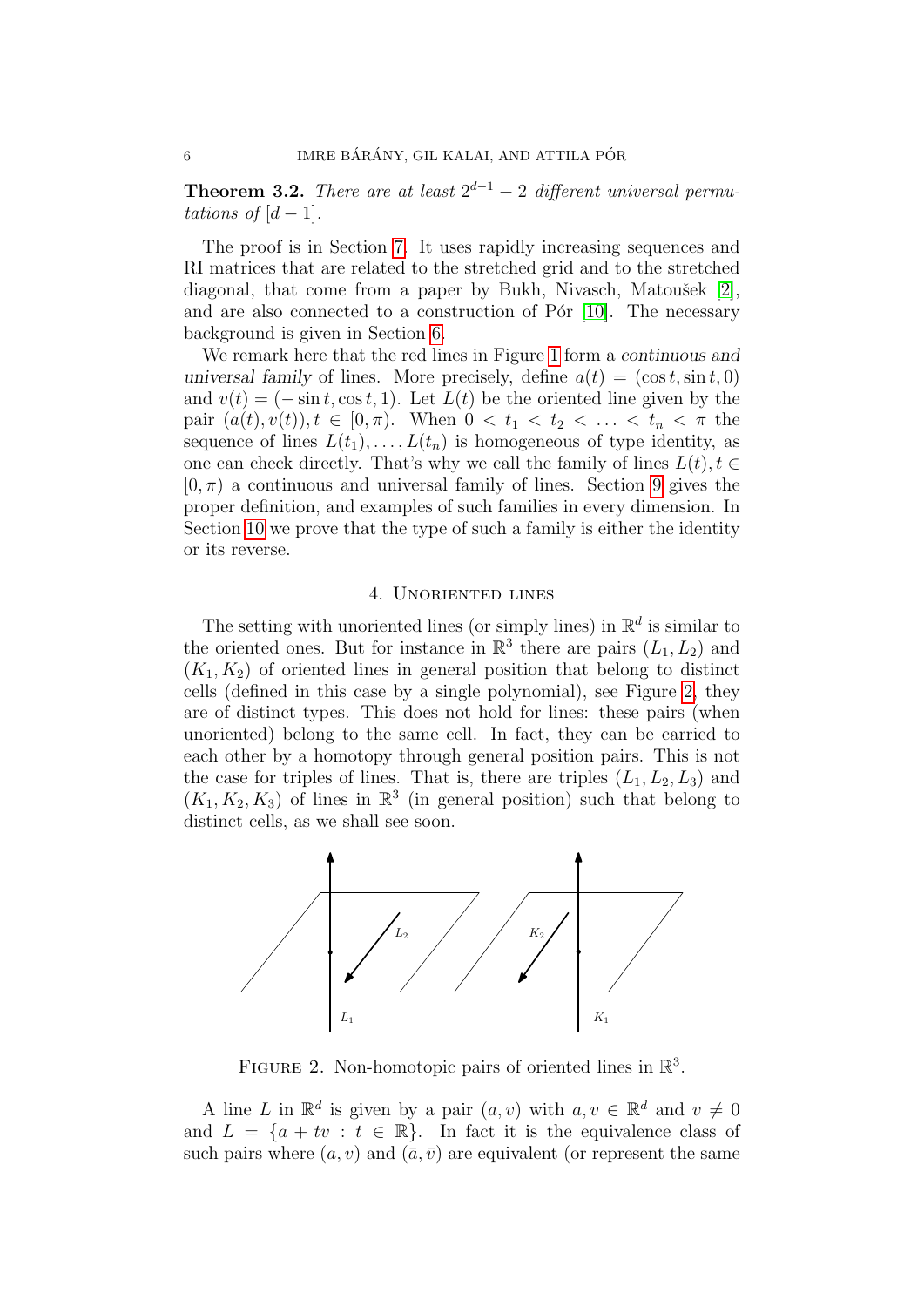line) if  $\bar{a} = a + \alpha v$  for some  $\alpha \in \mathbb{R}$  and  $\bar{v} = \beta v$  with  $\beta \neq 0$ . Given an ordered d tuple of lines  $L_1, \ldots, L_d$ , with  $L_i$  represented by  $(a_i, v_i)$ , define  $u_j = v_1 \wedge \ldots \wedge v_d$  where  $v_j$  is missing from the wedge product. The d tuple  $L_1, \ldots, L_d$  is in general position if, for every  $j \in [d]$ , the numbers  $h_{j,i} := a_i \wedge v_j$ ,  $i \in [d] \setminus \{j\}$  are all distinct. General position again means that the system  $(a_i, v_i), i \in [d]$  avoids the zero set of certain polynomials. Note that we assume here  $d > 2$ .

For every  $j \in [d]$  the numbers  $h_{j,i}, i \in [d] \setminus \{j\}$  define a permutation  $\sigma_j$ of  $[d] \setminus \{j\}$ , namely,  $h_{j,\sigma_i(1)} < h_{j,\sigma_i(2)} < \ldots < h_{j,\sigma_i(d)}$  where again  $h_{\sigma_i(j)}$ is not defined and is missing from the list. Note that  $L_i$  is represented by both  $(a_i, v_i)$  and  $(a_i, -v_i)$ . Consequently  $\sigma_j = (\sigma_j(1), \ldots, \sigma_j(d))$  and  $\sigma_j^* = (\sigma_j(d), \ldots, \sigma_j(1))$  represent the same ordering, of course  $\sigma_j(j)$  is missing again.

So the map F for universality associates with  $L_1, \ldots, L_d$  d pairs of permutations  $\{\sigma_1, \sigma_1^*\}, \ldots, \{\sigma_d, \sigma_d^*\}$ . The values of F are from a finite set M, of size  $((d-1)!/2)^d$ , so Ramsey's theorem works again:

**Theorem 4.1.** For integers n, d with  $n > d > 3$  there is a number N such that every sequence  $L_1, \ldots, L_N$  of lines in  $\mathbb{R}^d$  whose d tuples are in general position contains a homogeneous subsequence  $K_1, \ldots, K_n$ . In other words, F maps every d tuple  $K_{i_1}, \ldots, K_{i_d}$  to the same type  $\{\sigma_1,\sigma_1^*\},\ldots,\{\sigma_d,\sigma_d^*$ }.

A direct corollary is that there are universal types for unoriented lines in  $\mathbb{R}^d$  and that there are universal sequences of unoriented lines of length *n* for every  $n \geq d$ . Their number is at most  $((d-1)!/2)^d$ . We are going to reduce this number to  $(d-1)!/2$ . Observe first that  $\sigma_j$  is a permutation of  $[d] \setminus \{j\}$  which is a linearly ordered set of  $d-1$ elements. So we can consider  $\sigma_j$  a permutation of  $[d-1]$ , and  $\sigma_j^*$  is its reverse permutation.

**Lemma 4.2.** Assume  $L_1, \ldots, L_n$  is a homogeneous sequence of lines in  $\mathbb{R}^d$ ,  $n > d \geq 3$  with permutation pairs  $\{\sigma_j, \sigma_j^*\}$  of  $[d-1]$  for every  $j \in [d]$ . Then  $\{\sigma_1, \sigma_1^*\} = \{\sigma_2, \sigma_2^*\} = \ldots = \{\sigma_d, \sigma_d^*\}.$ 

**Proof.** It suffices to consider  $n = d + 1$ . We show that  $\sigma_1 = \sigma_d$ . For the ordered d tuple  $L_1, \ldots, L_d$   $u_1 = v_2 \wedge \ldots \wedge v_d$ , and the permutation  $\sigma_1$  (of [d – 1]) is determined by the increasing rearrangement of the numbers  $a_2 \wedge u_1, a_3 \wedge u_1, \ldots, a_d \wedge u_1$ . We check the permutation  $\sigma_d$  for the ordered d tuple  $L_2, \ldots, L_{d+1}$ . The corresponding u vector is exactly the previous  $u_1 = v_2 \wedge \ldots \wedge v_d$  because the last vector  $v_{d+1}$  has to be deleted. So  $\sigma_d$  is given by the increasing rearrangement of the same numbers  $a_2 \wedge u_1, a_3 \wedge u_1, \ldots, a_d \wedge u_1$ . Then  $\sigma_1 = \sigma_d$  indeed. The proof of the other cases  $\sigma_1 = \sigma_j$ ,  $j < d$  is identical.

Theorem 4.3. The number of universal types for unoriented lines in  $\mathbb{R}^d$  is at least  $2^{d-2} - 1$ .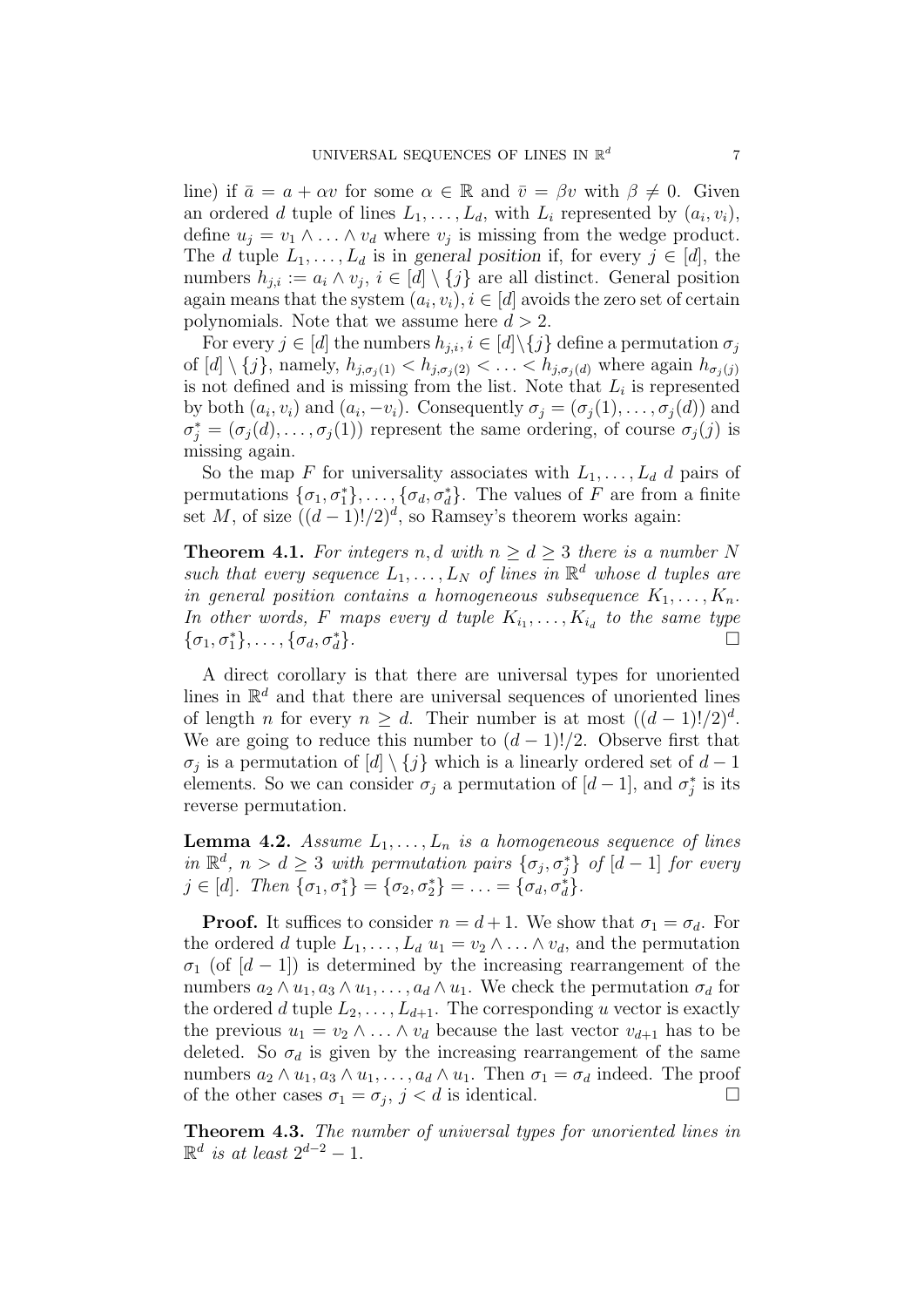**Remark.** Assume that  $L_1, \ldots, L_n$   $(n \geq d)$  is a universal sequence of oriented lines of type  $\sigma$ , a permutation of  $[d-1]$ . Forgetting their orientation, the same sequence of (unoriented) lines becomes a universal sequence of unoriented lines. Indeed, every  $d-1$  tuple of the lines is ordered by  $\sigma$  or  $\sigma^*$  as one can check directly.

## 5. UNIVERSAL k-FLATS WHEN  $d \equiv 1$  MOD k

<span id="page-7-0"></span>Next we consider oriented k-flats in  $\mathbb{R}^d$  under the condition that  $d \equiv 1 \mod k$ , or, in different form  $d = rk + 1$  with  $r \geq 2$  and integer. In this case the method we used for lines works so we only give a sketch. An oriented k-flat A is given by a pair  $(a, B)$  where  $a \in \mathbb{R}^d$  and B is an ordered set of k linearly independent vectors:  $B = (v_1, \ldots, v_k)$ . The linear span of  $B$ , lin  $B$ , is defined as

$$
\text{lin } B = \left\{ \sum_{1}^{k} \alpha_i v_i : \alpha_i \in \mathbb{R} \text{ for all } i \in [k] \right\}.
$$

Then  $A = a + \text{lin } B$ . In fact A is given by an equivalence class of such pairs where  $(a, B)$  and  $(\bar{a}, \bar{B})$  are equivalent if  $\bar{a} = a + \sum_{i=1}^{k} \alpha_i v_i$ with some real numbers  $\alpha_i$ , and if there is a linear transformation  $T: \text{lin } B \to \text{lin } B$  with positive determinant that carries the basis of B to the basis of  $\bar{B}$ , that is  $Tv_i = \bar{v}_i$  for  $i \in [k]$ , where  $\bar{B} = (\bar{v}_1, \ldots, \bar{v}_k)$ . Define  $u(B) = v_1 \wedge \ldots \wedge v_k$ .

Given an r tuple  $A_1, \ldots, A_r$  of k flats with  $A_i$  represented by  $(a_i, B_i)$ set

$$
u = u(B_1) \wedge \ldots \wedge u(B_r).
$$

The condition  $d \equiv 1 \mod k$  implies that u is a vector in  $\mathbb{R}^d$ . The r tuple  $A_1, \ldots, A_r$  is in general position if the numbers  $h_i := a_i \wedge u, i \in [r]$  are all distinct. General position then means that the system  $(a_i, B_i), i \in [r]$ avoids the zero set of certain polynomials:  $(a_i - a_j) \wedge u$ , for distinct  $i, j \in [r]$ , in particular  $u \neq 0$ . The increasing rearrangement of the numbers  $h_1, \ldots, h_r$  defines a permutation  $\pi$  of [r]. We observe that  $\pi$ depends only on the r tuple  $A_1, \ldots, A_r$  and not on the representation by  $(a_i, B_i)$  of the k-flats  $A_i$ .

Same way as before F maps the r tuple  $A_1, \ldots, A_r$  to the permutation  $\pi$ , and the universality scheme gives the following result.

**Theorem 5.1.** Assume  $d = kr+1$  where d, k, r are integers,  $r \geq 2, k \geq 1$ 1. There is a universal permutation  $\pi$  of  $[r]$ . This means that for every integer  $n > r$  there is a number N such that every sequence  $A_1, \ldots, A_N$ of oriented k-flats in  $\mathbb{R}^d$  whose r tuples are in general position contains a subsequence  $D_1, \ldots, D_n$  such that F maps every r tuple  $D_{i_1}, \ldots, D_{i_r}$ to the permutation  $\pi$ .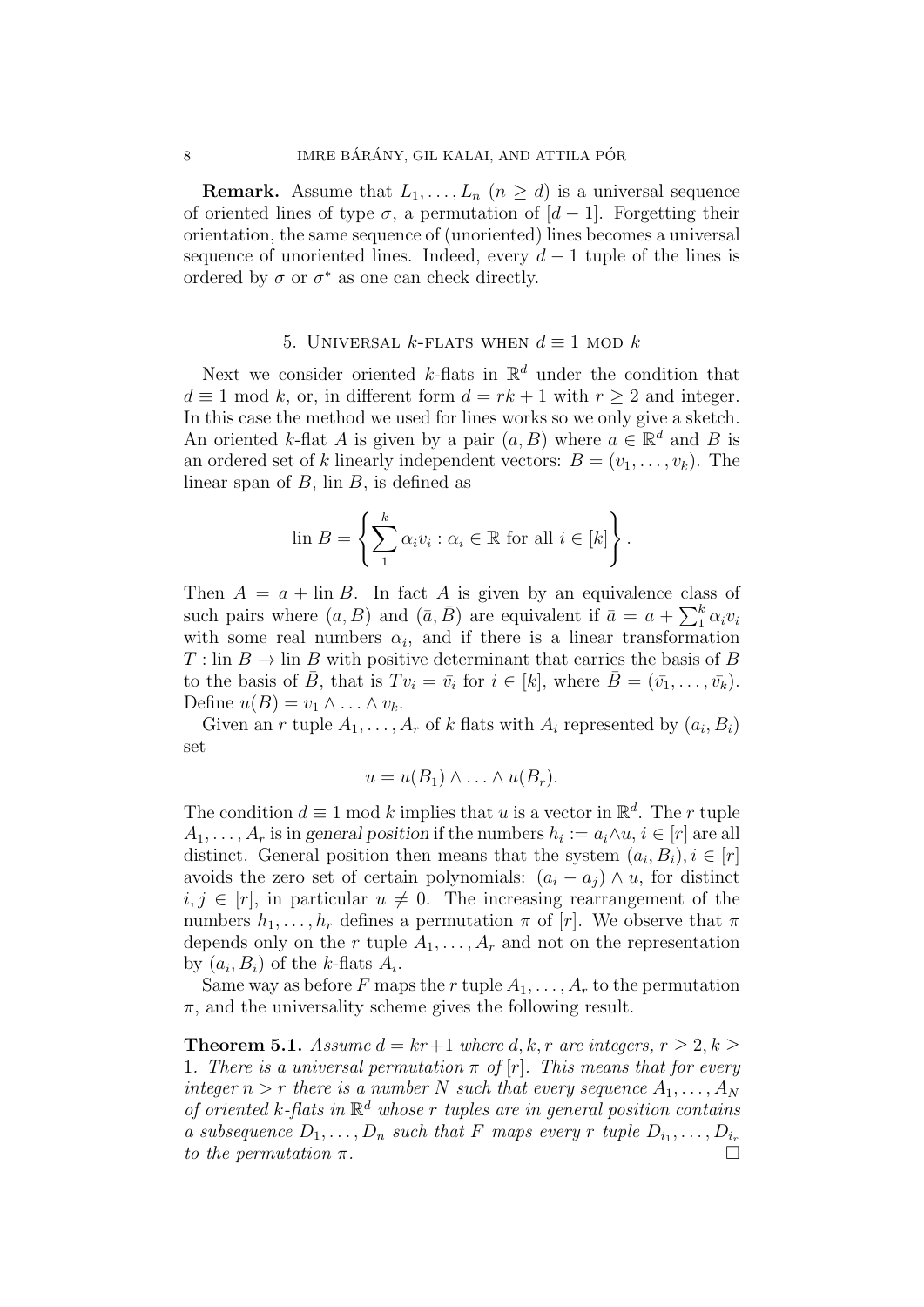So under the above conditions there are universal sequences of  $k$ -flats. Evidently, there are at most  $r!$  different types of them. A straightforward modification of the proof of Theorem [3.2](#page-5-2) shows that their number is at least  $2^r - 2$ .

#### 6. Rapidly increasing entries

<span id="page-8-0"></span>Let M be a  $D \times m$  matrix with entry  $a(i, j)$  in row i and column j, we assume  $D$  is fixed and  $m$  is large, much larger than  $D$ . The entries in M are rapidly increasing if every  $a(i, j) \geq 1$  is an integer and, for fixed  $i \in [D]$ ,  $a(i, j + 1)$  is much larger than  $a(i, j)$  for all  $j \in [m - 1]$ . and further,  $a(i + 1, 1)$  is larger than  $a(i, m)$ . Such a matrix is called an RI matrix. Similar matrices with various purposes were constructed by Bukh, Nivasch, and Matoušek  $[2]$  and by P $\acute{o}$ r  $[10]$ .

The main feature of an RI matrix is that if  $M^*$  is a  $k \times k$  submatrix of M (here  $k \in [D]$  and  $k \geq 2$ ), then det  $M^*$  is essentially equal to the product of the entries on the main diagonal of M<sup>∗</sup> . The meaning of "essentially equal" is made precise the following way. Given a small  $\varepsilon > 0$ , the "much larger" in the definition of an RI matrix can be chosen so large that, with P denoting the product of the entries on the main diagonal of  $M^*$ , we have  $|\det M^* - P| < \varepsilon P$ . With a slight but very convenient abuse of notation we will write this as

<span id="page-8-1"></span>(6.1) 
$$
\det M^* = (1 \pm \varepsilon)P.
$$

The "much larger" condition in the definition of rapidly increasing is in fact  $Dm-1$  conditions. It follows from the results of [\[2\]](#page-19-7) and [\[10\]](#page-20-5) that they can be chosen so that equation [\(6.1\)](#page-8-1) holds. We will need one further requirement, namely

<span id="page-8-2"></span>(6.2) 
$$
a(i, j-1)a(i, j) < \varepsilon a(i, j+1)
$$
  
for all  $i \in [D]$  and  $j \in \{2, ..., m-1\}.$ 

<span id="page-8-4"></span>**Theorem 6.1.** For integers D, m with  $m > D > 1$  and for every  $\varepsilon > 0$ there is an  $D \times m$  RI matrix M satisfying [\(6.1\)](#page-8-1) and [\(6.2\)](#page-8-2).

The proof is postponed to Section [8.](#page-12-0) The extra condition [\(6.2\)](#page-8-2) implies that  $a(i, j) < \varepsilon a(i, j - 1)a(i, j + 1)$  for all  $i \in [D]$  and  $j \in$  $\{2,\ldots,m-1\}$ . This follows from the inequality

<span id="page-8-3"></span>
$$
a(i,j) < \frac{\varepsilon a(i,j+1)}{a(i,j-1)} \le \varepsilon a(i,j+1)a(i,j-1)
$$

as  $a(i, j - 1) \geq 1$ . We will use the following consequences of the extra condition. For all  $i \in [D]$ 

(6.3) 
$$
a(i,j) < \varepsilon a(i,j-1)a(i,J)
$$
 when  $J > j$ , and  $a(i,J)a(i,j) < \varepsilon a(i,j+1)$  when  $J < j$ .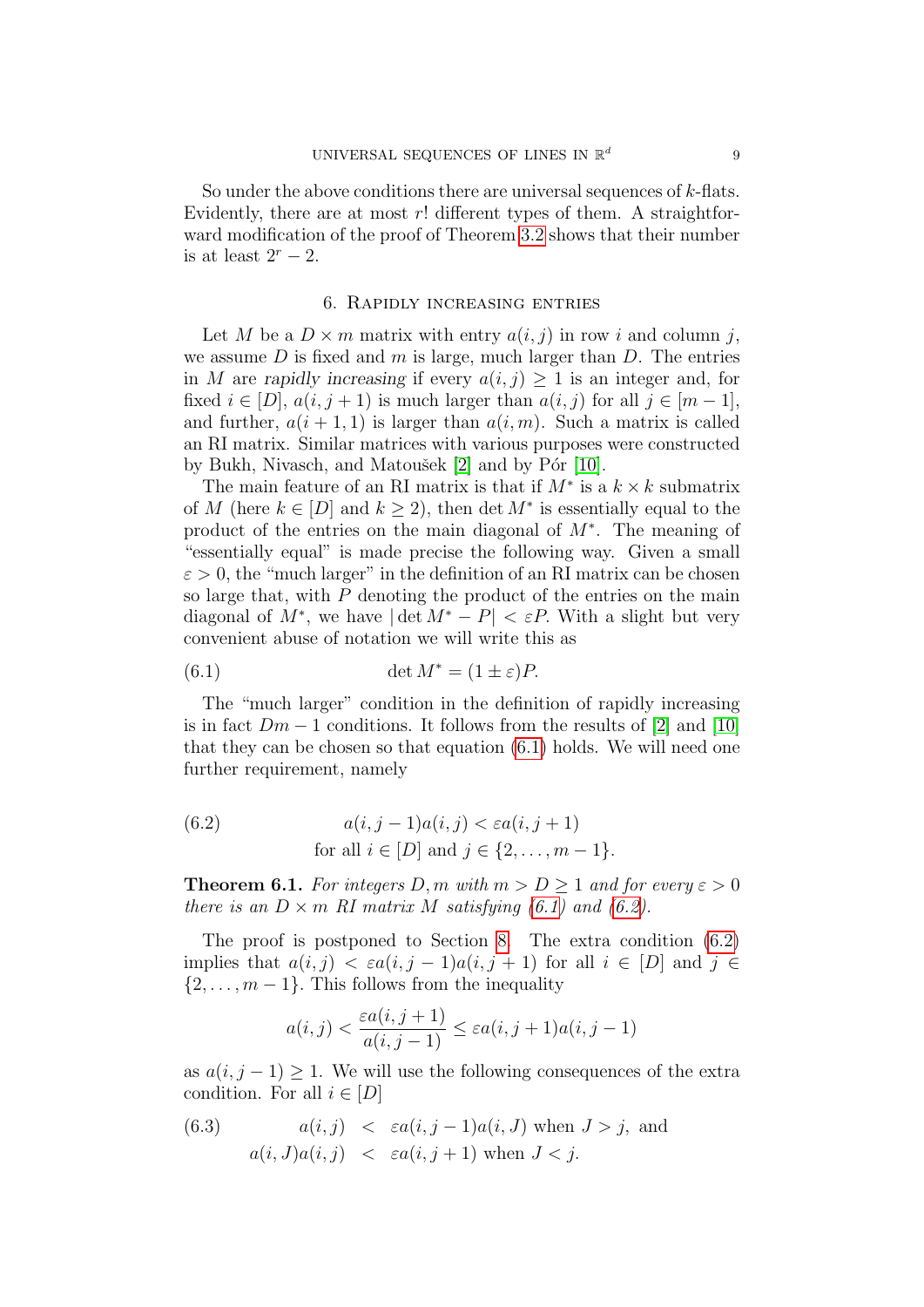#### 7. Proof of Theorem [3.2](#page-5-2)

<span id="page-9-0"></span>We are going to give examples of universal permutations other than the identity and the reverse identity. These examples are number sequences generated by writing the numbers  $1, \ldots, d - 1$  one by one, starting by 1 and appending the next number either on the left or the right of the current sequence, for instance

$$
9, 8, 5, 4, 1, 2, 3, 6, 7, 10
$$

or the same but starting from  $d-1$  and going downwards. We call these permutations two-sided stacked. It is easy to see that there are at most  $2^{d-1} - 2$  of them. Indeed, starting with 1 we have  $2^{d-2}$  choices to go left or right, and the same number when starting with  $d-1$ . But the sequence  $1, 2, \ldots, d-1$  and its reverse are counted twice.

If v is a d dimensional vector let  $[v]_i$  denote its *i*th component. Let M be  $2d \times m$  RI matrix satisfying conditions [\(6.2\)](#page-8-2). The parameter  $\varepsilon > 0$ will be specified later. A typical column  $C$  of  $M$  is a 2d dimensional vector, to be denoted by  $C = (v, B)$  where v, B are d-dimensional vectors and the ordering within  $C$  is as follows. The components of  $v$ and B alternate:  $[v]_1 < [B]_1 < [v]_2 < \ldots < [B]_d$  where  $\lt$  means in fact"much larger" because of the RI condition.

Define the vector  $b \in \mathbb{R}^d$  by

$$
[b]_i = \prod_{j=d+1-i}^d [B]_j
$$
 so 
$$
\frac{[b]_i}{[b]_{i-1}} = [B]_{d+1-i}.
$$

We will choose a sequence  $\gamma_1, \ldots, \gamma_m$  of positive reals, to be specified later, that grow faster than anything else so far. When  $v$  is the vector in the column  $C = (v, B)$  of M we write  $(v)_{-k}$  for the corresponding vector k position before the column of v. Let  $\delta = (\delta_1, \ldots, \delta_d)$  be a  $\pm 1$ vector, that is each  $\delta_i$  is either 1 or -1. For a fixed column  $C = (v, B)$ of M define  $a = \gamma(\sum_{j=1}^d \delta_j[b]_j(v)_{-j})$ . This defines the oriented line corresponding to the pair  $(a, v)$ . We will only consider a subset of these lines.

Assume  $m = n(d+1)$ ,  $n > d$  are integers. The sequence in our example consists of  $n$  oriented lines, each corresponding to a column of the form  $C_{x(d+1)}, x \in [n]$ . Call such a column special. Select  $d-1$  special columns and let  $v_1, \ldots, v_{d-1}$  be the v vectors (in increasing order) of the selected columns. We will only consider the following  $(d-1)(d+1)$ vectors that come in this order (but not necessary consecutively) in  $M$ :

 $(v_1)_{-d}, \ldots, (v_1)_{-1}, v_1, (v_2)_{-d}, \ldots, (v_2)_{-1}, v_2, \ldots, v_{d-1}.$ 

The line  $L_i$  corresponds to the pair  $(a_i, v_i), i \in [d-1]$ .

We have to estimate how large  $\det(a_i, v_1, \ldots, v_{d-1})$  is. Define

$$
P = [v_1]_1 \cdot \ldots \cdot [v_{i-1}]_{i-1} \cdot [v_i]_{i+1} \cdot \ldots \cdot [v_{d-1}]_d.
$$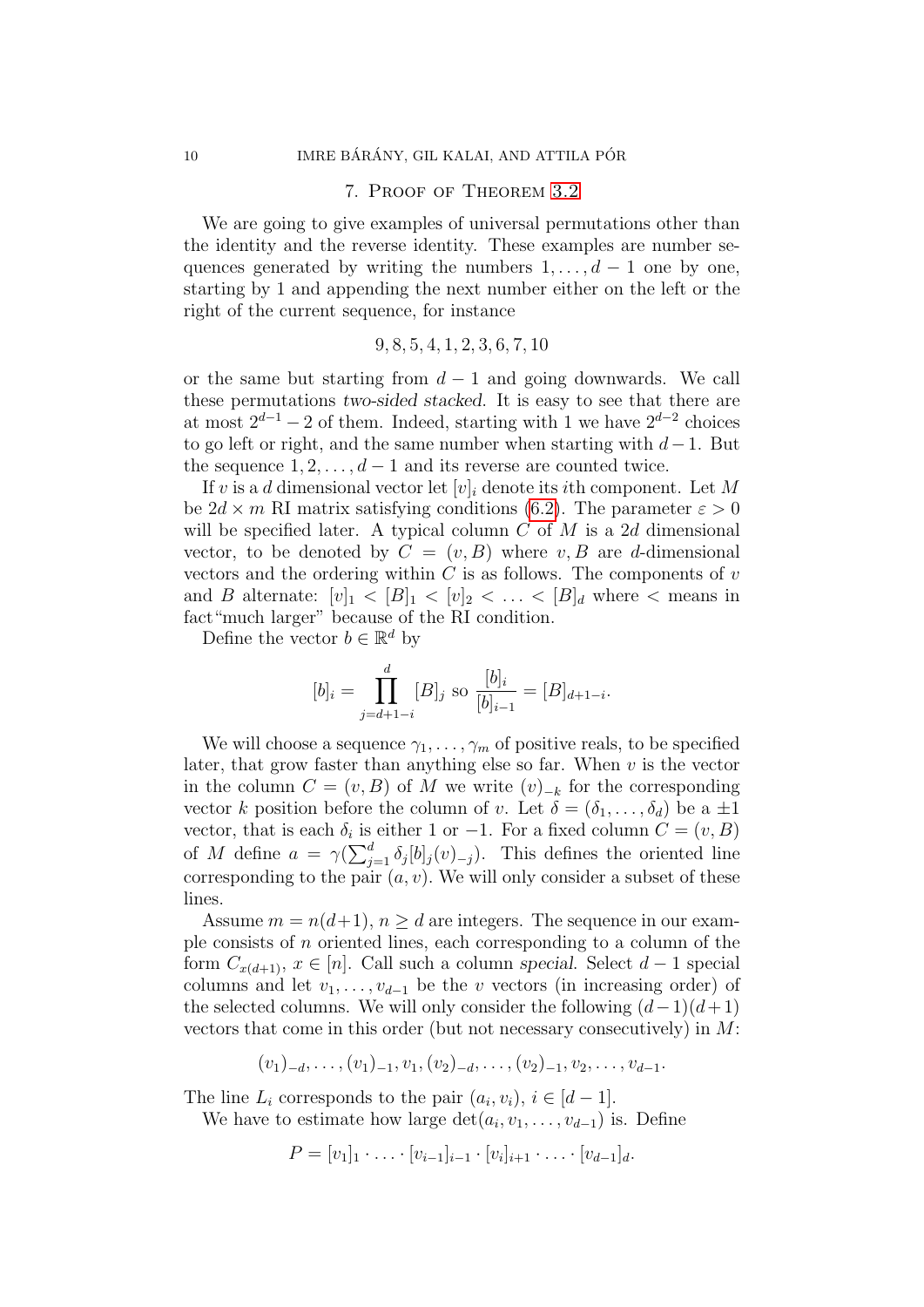We are going to show first that, with the convenient notation introduced in  $(6.1)$ ,

<span id="page-10-2"></span>(7.1) 
$$
\det(a_i, v_1, \dots, v_{d-1}) =
$$

$$
(1 \pm (d+1)\varepsilon)\gamma_i P(-1)^{i-1} \delta_{d+1-i}[b_i]_{d+1-i}[(v_i)_{-(d+1-i)}]_i.
$$

Using the definition of the vector  $a_i$  we see that

$$
\det(a_i, v_1, \dots, v_{d-1}) = \gamma_i \sum_{j=1}^d \delta_j [b_i]_j \det((v_i)_{-j}, v_1, \dots, v_{d-1})
$$
  
=  $\gamma_i \sum_{j=1}^d \delta_j [b_i]_j (-1)^{i-1} \det(v_1, \dots, v_{i-1}, (v_i)_{-j}, v_i, \dots, v_{d-1}).$ 

The properties of the RI matrix imply that the last determinant is essentially equal to the product of the entries on the main diagonal of the corresponding matrix. This product equals

$$
[v_1]_1 \cdot \ldots \cdot [v_{i-1}]_{i-1} \cdot [(v_i)_{-j}]_i \cdot [v_i]_{i+1} \cdot \ldots \cdot [v_{d-1}]_d = P \cdot [(v_i)_{-j}]_i
$$

so the product  $P$  is a common factor here, implying that

$$
\det(a_i, v_1, \ldots, v_{d-1}) = \gamma_i P(-1)^{i-1} \sum_{j=1}^d \delta_j [b_i]_j [(v_i)_{-j}]_i.
$$

Consider *i* fixed and set  $T_j = [b_i]_j [(v_i)_{-j}]_i$ , so the last sum is  $\sum_{j=1}^d \delta_j T_j$ . Which is the dominant term here? We claim that it is  $T_{d+1-i}$ . We are going to show this by proving that for  $j \leq d+1-i$ 

$$
(7.2) \t\t T_{j-1} < \varepsilon T_j,
$$

and for  $j > d + 1 - i$ 

$$
(7.3) \t\t T_j < \varepsilon T_{j-1}
$$

Indeed for  $j \leq d+1-i$  we have

<span id="page-10-1"></span><span id="page-10-0"></span>
$$
\frac{[b_i]_j}{[b_i]_{j-1}} = [B_i]_{d+1-j} \ge [v_i]_i.
$$

Because of [\(6.3\)](#page-8-3) we have  $[(v_i)_{-(j-1)}]_i < \varepsilon [v_i]_i [(v_i)_{-j}]_i$  implying that  $[b_i]_{j-1}[(v_i)_{-(j-1)}]_i < \varepsilon[b_i]_j[(v_i)_{-j}]_i$ , which is exactly  $(7.2)$ . Similarly, for  $j > d + 1 - i$  we have

$$
\frac{[b_i]_j}{[b_i]_{j-1}} = [B_i]_{d+1-j} \le [B_i]_{i-1} \le [v_{i-1}]_i.
$$

In view of  $(6.3)$   $[(v_i)_{-(j-1)}]_i[v_{i-1}]_i \leq \varepsilon [(v_i)_{-j}]_i$  implying that  $[b_i]_j[(v_i)_{-j}]_i \leq$  $\varepsilon[b_i]_{j-1}[(v_i)_{-j-1}]_i$ . This is again the same as [\(7.3\)](#page-10-1).

So the dominant term in the sum  $\sum_{j=1}^d \delta_j [b_i]_j [(v_i)_{-j}]_i$  is the one  $j =$  $d+1-i$ , and we have  $T_j \leq \varepsilon T_{d+1-i}$  for all  $j \neq d+1-i$ , each  $T_j \geq 1$ of course. It follows that

$$
\sum_{j=1}^{d} \delta_j [b_i]_j [(v_i)_{-j}]_i = (1 \pm (d-1)\varepsilon) \delta_{d+1-i} T_{d+1-i}
$$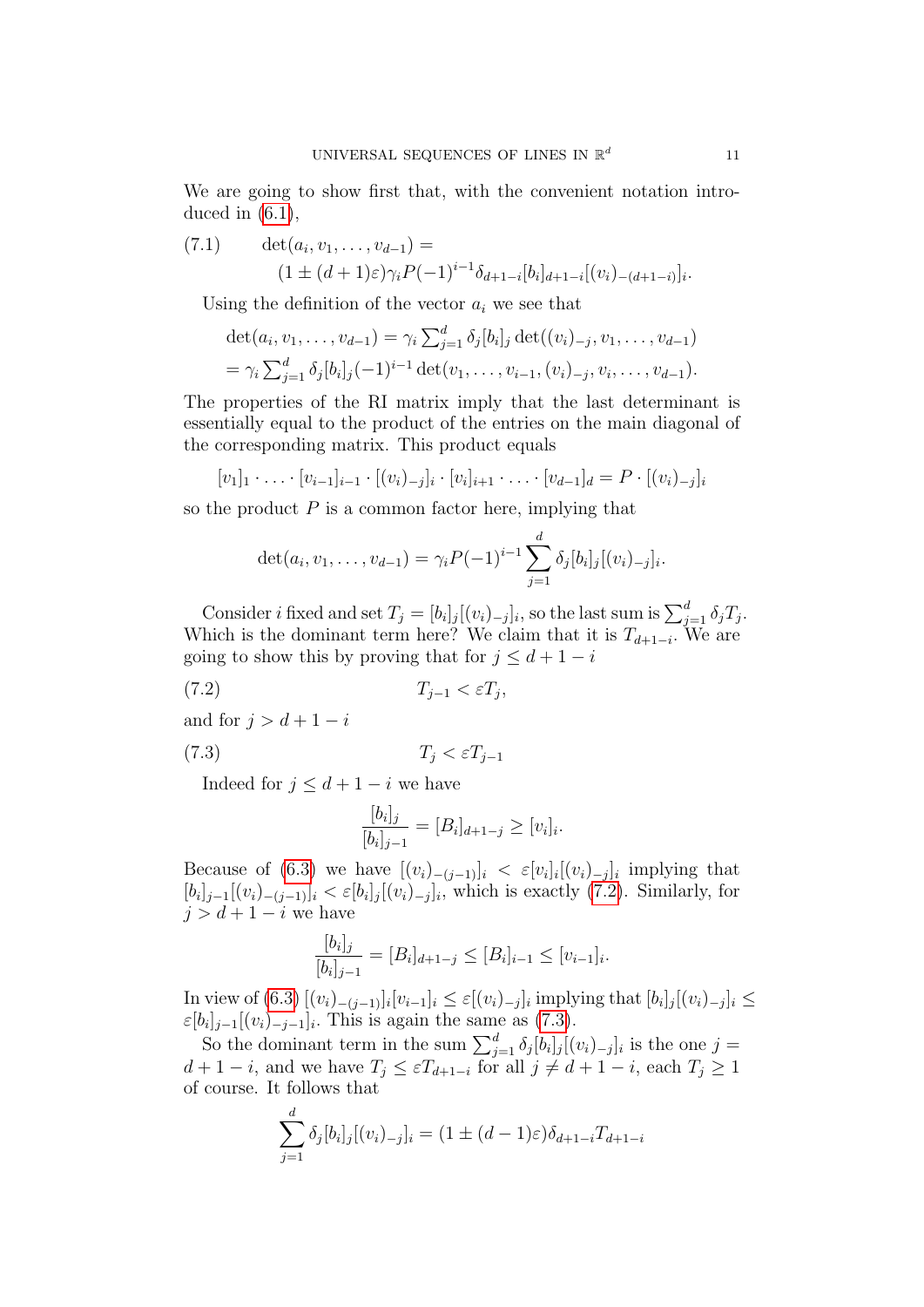extending the notation of [\(6.1\)](#page-8-1). We choose now  $\varepsilon < \frac{1}{K(d+1)}$  with K large,  $K = 100$  or 1000, say. It is easy to check that equation [\(7.1\)](#page-10-2) holds true. More importantly, with this choice of  $\varepsilon$  the factor  $(1 \pm (d+1)\varepsilon)$ is between  $(1 - \frac{1}{k})$  $(\frac{1}{K})$  and  $(1 + \frac{1}{K})$ , so it is very close to one.

In order to determine the permutation  $\sigma$  of  $[d-1]$  for the sequence of lines  $L_1, \ldots, L_{d-1}$  we have to check, for all pairs  $h < i$ , the sign of  $\det(a_i - a_h, v_1, \ldots, v_{d-1}) = \det(a_i, v_1, \ldots, v_{d-1}) - \det(a_h, v_1, \ldots, v_{d-1}).$ Observe that we only use  $\gamma_i$  for special columns so it suffices to choose  $\gamma_{d+1}, \gamma_{2(d+1)}, \ldots, \gamma_{n(d+1)}$ . We introduce the notation  $\gamma_x^* = \gamma_{x(d+1)}$ 

<span id="page-11-0"></span>**Claim 7.1.** The sequence  $\gamma_1^*, \ldots, \gamma_n^*$  can be chosen so that for all  $h < i$ (7.4)  $|\det(a_h, v_1, \ldots, v_{d-1})| < \varepsilon |\det(a_i, v_1, \ldots, v_{d-1})|$ .

**Proof.** The vector  $v_i$  resp.  $v_h$  comes from a special column  $C_{x(d+1)}$ and  $C_{y(d+1)}$  with  $y < x$ . Then  $v_i$  is in fact  $v_{x(d+1)}$  and the index i can be any number in  $[d-1]$  except 1 because  $h < i$ . Similarly  $v_h$  coincides with  $v_{y(d+1)}$  and h can be any number in  $[d-1]$  except  $d-1$ .

We define  $\gamma_x^*$  recursively, starting with  $\gamma_1^* = 1$ . Assume  $\gamma_z^*$  has been defined for all  $z < x$ , is a positive integer, and satisfies [\(7.4\)](#page-11-0). The possible values of  $|\text{det}(a_i, v_1, \dots, v_{d-1})|$  disregarding the factors  $\gamma_x^*$  and  $(1 \pm (d+1)\varepsilon)$  (the latter is between  $(1-\frac{1}{k})$  $\frac{1}{K}$ ) and  $(1+\frac{1}{K})$  are of the form

$$
P[b_i]_{d+1-i}[(v_i)_{d+1-i}]_i
$$

for all available choices of i and  $v_1, \ldots, v_{d-1}$  with  $v_i = v_{x(d+1)}$ , P also varies. This is a finite set  $Z_x$  (say) of positive integers. The possible values of  $|\det(a_h, v_1, \ldots, v_{d-1})|$  disregarding the factor  $(1 \pm (d+1)\varepsilon)$  is of the form

$$
\gamma_y^* P[b_h]_{d+1-h}[(v_h)_{d+1-h}]_h
$$

for all choices of  $y < x$ ,  $h < d$  and  $v_1, \ldots, v_{d-1}$  with  $v_h = v_{u(d+1)}$ , P varies again. This is another finite set,  $V_x$  (say), of positive integers.

It is clear that there is an integer  $\gamma_x^*$  so that  $\max V_x < \frac{\varepsilon}{10} \min Z_x$ . Bringing back the factors  $1 \pm (d+1)\varepsilon$  finishes the proof.

The claim shows that the sign of  $\det(a_i - a_h, v_1, \ldots, v_{d-1})$  coincides with that of  $\det(a_i, v_1, \ldots, v_{d-1})$  when  $h < i$ . The sign of the last expression is the same as the sign of  $(-1)^{i-1}\delta_{d+1-i}$  because of  $(7.1)$ . We can determine this sign by choosing  $\delta_{d+1-i}$  any way we like. This means that when  $L_{x(d+1)}$  is in position i of the sequence  $L_1, \ldots, L_{d-1}$ , in the corresponding permutation  $\sigma$  of  $[d-1]$ , either every  $h < i$  will come before i, or every  $h < i$  will come after i, depending on the choice of  $\delta_{d+1-i}$ . This is exactly what two-sided stacked means, finishing the proof of Theorem [3.2.](#page-5-2)

There are exactly two universal permutations for  $d = 3$  and six universal permutations for  $d = 4$ , because in these cases  $(d - 1)!$  and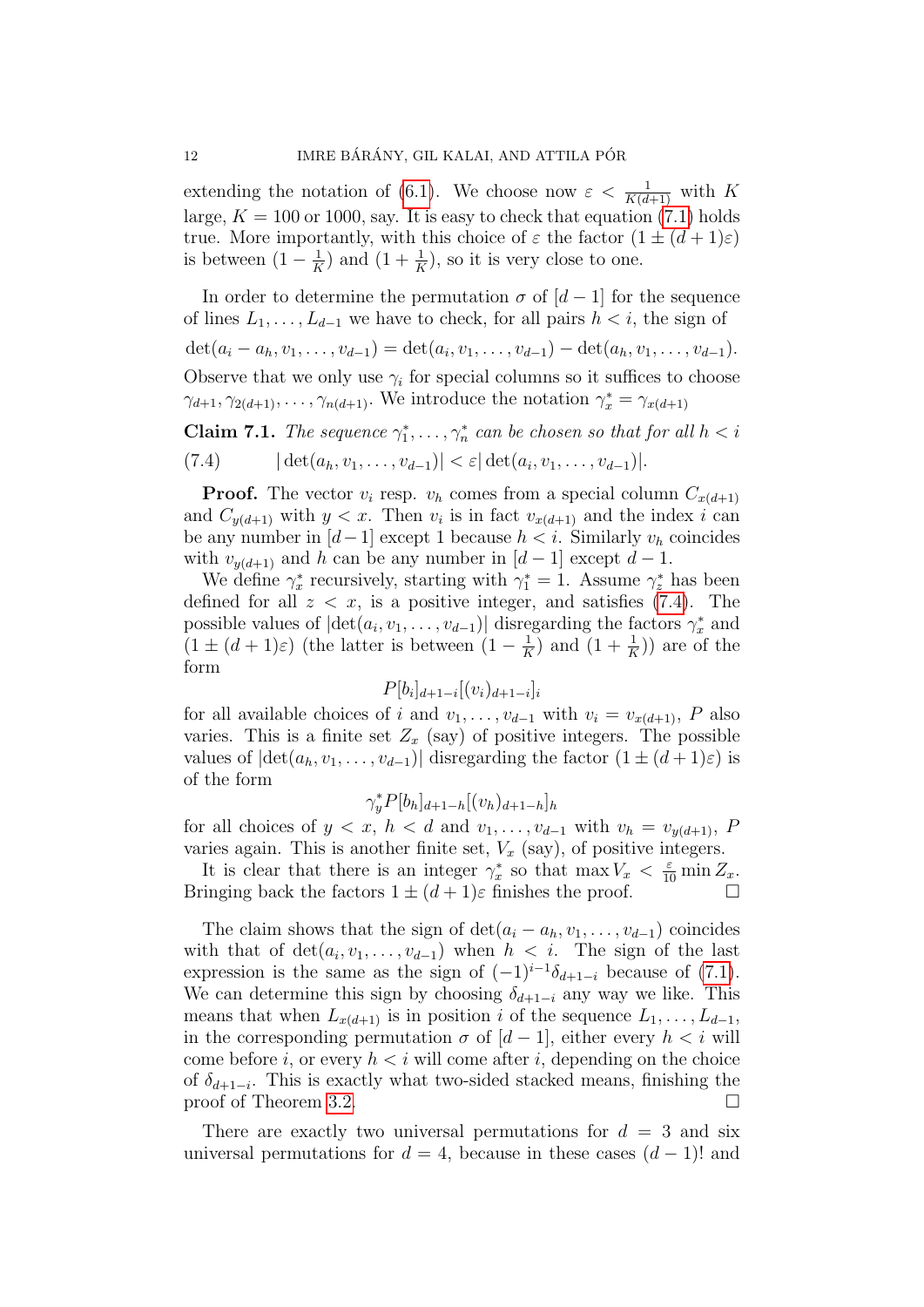$2^{d-1} - 2$  coincide. For  $d = 5$  the number of universal permutations is at least 14 and at most 24. The unresolved cases are the permutations 2143, 2413, 1324, 4132, 1423 and their reverses 3412, 3142, 4231, 1423, 4132, of course none of them are two-sided stacked. We do not know if any of them are universal, but we believe none of them are.

#### <span id="page-12-1"></span>8. Proof of Theorem [6.1](#page-8-4)

<span id="page-12-0"></span>We define  $a(i, j)$  by induction, and for that we require a new condition, slightly stronger than [\(6.1\)](#page-8-1) which is described next.

Consider a  $k \times k$  submatrix  $(k \geq 2)$   $M^*$  of M whose bottom right entry is  $a(i, j)$ . Let P be the product of the elements on its main diagonal. A diagonal,  $\Delta$ , of  $M^*$  is a set of entries containing exactly one entry from every row and column of  $M^*$ . Write  $\prod_{i} \Delta$  for the product of the elements in  $\Delta$ . We are going to require that for every diagonal  $\Delta$  except the main one

$$
(8.1) \t\t \prod \Delta < \eta P.
$$

Here we choose  $\eta > 0$  to be small, namely  $\eta = \varepsilon/d!$ . As det  $M^*$  is the sum of all  $\prod \Delta$ , each taken with a well-defined sign  $\pm 1$ , det  $M^* =$  $P + \sum_{i=1}^{n} \sum_{j=1}^{n} \Delta_j$  where the sum is taken over all diagonals except the main one. It follows that  $|\det M^* - P| \leq (k! - 1)\eta P$ . The choice  $\eta = \varepsilon/d! < \varepsilon/(k!-1)$  ensures that det  $M^* = (1 \pm \varepsilon)P$ , exactly condition  $(6.1).$  $(6.1).$ 

The point in the following induction argument is that conditions [\(8.1\)](#page-12-1) and [\(6.2\)](#page-8-2) plus the RI condition only give lower bounds on the next entry  $a(i, j)$ , and there are finitely many such lower bounds. This is always easy to satisfy by choosing  $a(i, j)$  large enough.

Observe that [\(8.1\)](#page-12-1) only matters when  $i > 2$ . For  $i = 1$  we set  $a(1, 1) = 1$  and  $a(1, 2) = 2$ . When  $i = 1$  condition [\(6.2\)](#page-8-2) says that

$$
a(1, j-2)a(1, j-1) < \varepsilon a(1, j)
$$

and only needed for  $j = 3, 4, \ldots, m$  and is easy to satisfy by induction on  $i$ .

So  $i \geq 2$  and we assume  $a(I, J)$  have been determined and satisfy both [\(8.1\)](#page-12-1) and [\(6.2\)](#page-8-2) for all pairs  $(I, J)$  when  $I \leq i$  and  $J \in [m]$ , and when  $I = i$  and  $J < j$ . The cases  $j = 1, 2$  are simple but need special treatment.

Defining  $a(i, 1)$  is easy: the only condition is  $a(i, 1) > a(i - 1, m)$ so  $a(i, 1) = a(i - 1, m) + 1$  will do. Defining  $a(i, 2)$  is similarly easy: it has to be larger than  $a(i, 1)$  and condition  $(8.1)$  is meaningful only for  $2 \times 2$  submatrices whose bottom right entry is  $a(i, 2)$ . In this case it requires that  $a(i, 1)a(I, 2) < \eta a(I, 1)a(i, 2)$  for all  $I < i$ . These are only lower bounds on  $a(i, 2)$ , and there are finitely many of them. So choosing  $a(i, 2)$  large enough we are done with  $a(i, 1)$  and  $a(i, 2)$ .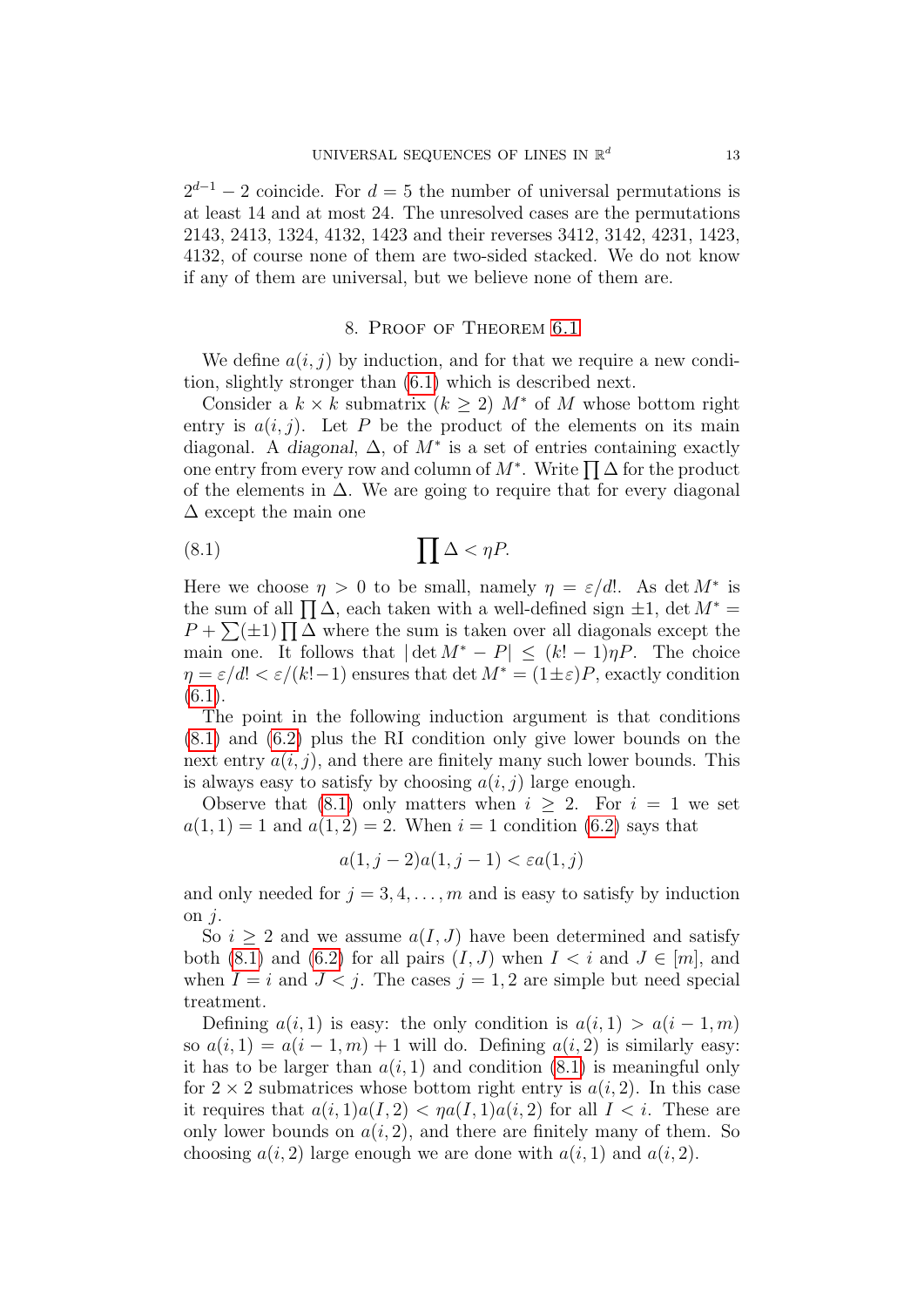We assume from now on that  $j \geq 3$  (and  $i \geq 2$ ). Consider a  $k \times k$  $(k \geq 2)$  submatrix  $M^*$  of M whose bottom right entry is  $a(i, j)$ . Write Q for product of the elements on the main diagonal of  $M^*$  except  $a(i, j)$ . The requirement is that  $\eta Q$  be larger than  $\prod_{i} \Delta$  for every (but the main) diagonal  $\Delta$  of  $M^*$ . We consider two cases separately.

**Case 1** when  $a(i, j) \notin \Delta$ . For such diagonals  $\prod_{i} \Delta$  is a positive integer, independent of  $a(i, j)$ . There are finitely many such integers, corresponding to every possible choice of  $k \in \{2, 3, \ldots, i\}$  and  $M^*$  and  $\Delta$ , their maximum is an integer  $H(i, j)$ . Moreover, let  $Q(i, j)$  be the minimum of the product of the entries on the main diagonal of M<sup>∗</sup> except  $a(i, j)$  for every possible choice of k and  $M^*$ . Condition [\(8.1\)](#page-12-1) requires that  $H(i, j) < \eta a(i, j)Q(i, j)$ . We can clearly choose  $a(i, j)$  so large that this inequality is satisfied.

**Case 2** when  $a(i, j) \in \Delta$ . For these diagonals  $\prod_{i} \Delta = a(i, j) \prod_{i} \Delta^*$ where  $\Delta^*$  is the corresponding diagonal of the  $(k-1)\times(k-1)$  submatrix  $M^{\circ}$  that you get after deleting row i and column j from  $M^*$ .

Assume first that  $k \geq 3$ . Let  $a(i^{\circ}, j^{\circ})$  be the bottom right entry on the main diagonal  $\Delta^{\circ}$  of  $M^{\circ}$ . Condition [\(8.1\)](#page-12-1) of the induction hypothesis for the pair  $a(i^{\circ}, j^{\circ})$  implies that  $\prod \Delta^* < \eta \prod \Delta^{\circ}$  for all diagonals of  $M^{\circ}$  except the main one. Multiplying by  $a(i, j)$  we conclude that for all diagonals  $\Delta$  of  $M^*$  with  $a(i, j) \in \Delta$  (except the main one)  $\prod \Delta < \eta a(i, j) \prod \Delta^{\circ} = \eta Q$ . This shows that condition [\(8.1\)](#page-12-1) is automatically satisfied for the pair  $(i, j)$  in Case 2 when  $k \geq 3$ .

Assume now that  $k = 2$ . Condition [\(8.1\)](#page-12-1) says now that for all  $I < i$ and  $J < j$ ,

$$
a(i, J)a(I, j) < \eta a(I, J)a(i, j).
$$

This is again a finite set of lower bounds in  $a(i, j)$ . Let  $H^*(i, j)$  be the maximum of these lower bonds.

It is easy to deal with [\(6.2\)](#page-8-2) which, in the present case  $j \geq 3$ , requires that

$$
a(i, j-1)a(i, j-2) < \varepsilon a(i, j).
$$

Finally we choose an integer  $a(i, j)$  larger than the maximum of the three numbers

$$
\frac{H(i,j)}{\eta Q(i,j)},\ H^*(i,j),\ \frac{a(i,j-1)a(i,j-2)}{\varepsilon}.
$$

### 9. Continuous and universal families of lines

<span id="page-13-0"></span>In this section and the next we work with oriented lines in  $\mathbb{R}^d$ . Let  $I \subset \mathbb{R}$  be an open interval, for instance  $I = (0, 1)$  will do. Suppose that, for each  $t \in I$ ,  $L(t) = (a(t), v(t))$  is an (oriented) line in  $\mathbb{R}^d$ . We assume that  $v(t)$  is a (Euclidean) unit vector, and  $a(t)$  is the intersection of  $L(t)$  and the hyperplane  $\{x \in \mathbb{R}^d : v(t) \cdot x = 0\}.$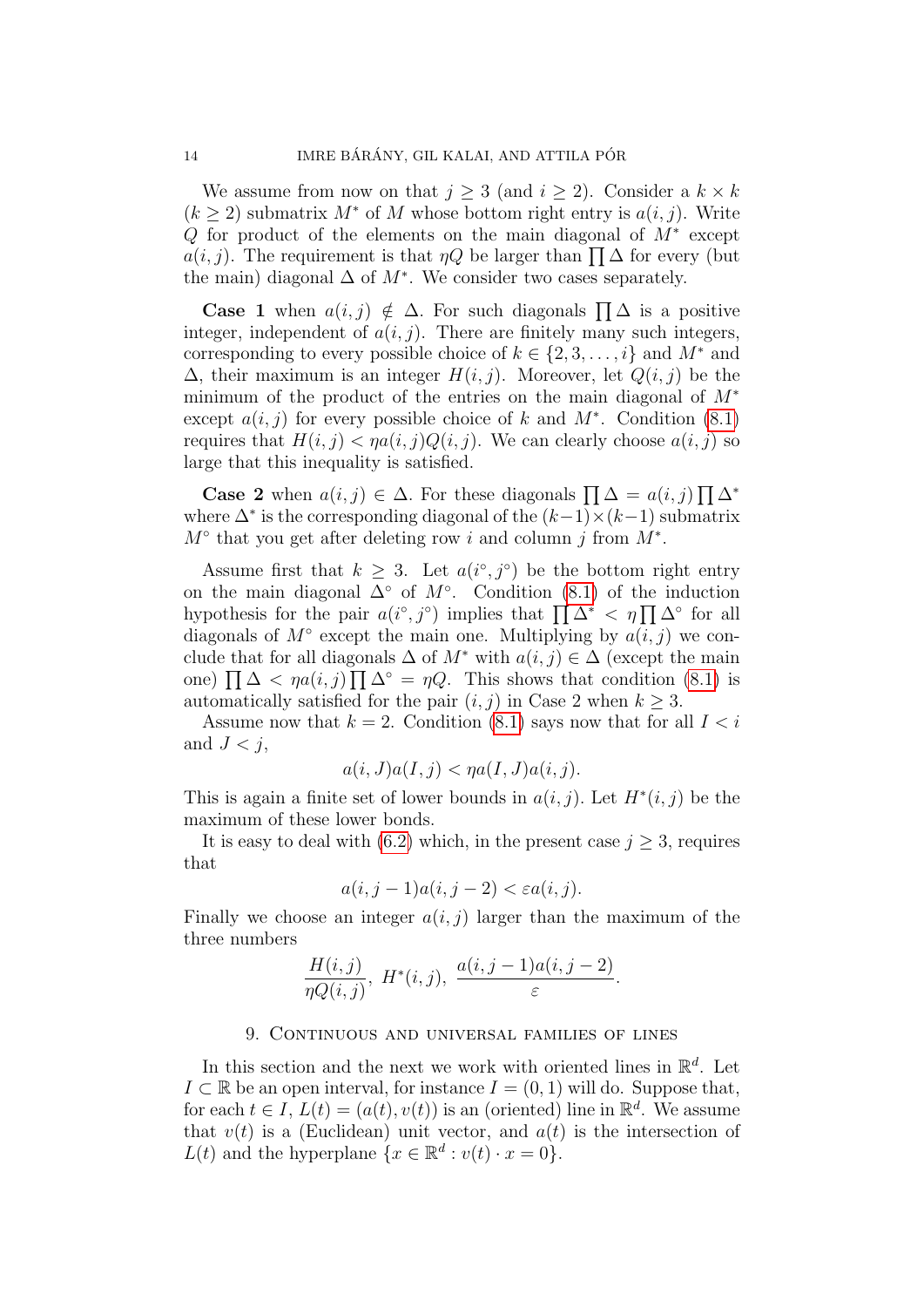The space of oriented lines in  $\mathbb{R}^d$  is a Grassmannian manifold with a well defined topology which defines the continuity of the map  $t \to L(t)$ . We say that  $L(t)$  is a continuous family of lines if  $t \to L(t)$  is continuous. It is not hard to see that in this case both  $a(t)$  and  $v(t)$  are continuous. We will use the following fact. For a continuous family  $L(t)$   $(t \in I)$  of lines

<span id="page-14-0"></span>(9.1) 
$$
\lim_{s \to t} \text{dist}(L(s), L(t)) = 0
$$

where dist is the standard Euclidean distance, the infimum of the distances between any two points from the lines.

The family  $L(t)$  is universal if the type of the lines  $L(t_1), \ldots, l(t_{d-1})$ is the same permutation  $\sigma$  of  $[d-1]$  for every  $t_1 < \ldots < t_{d-1}$ , and  $\sigma$  is the type of such a family.

A simple example is the family of lines  $L(t) = (a(t), v(t))$  with  $t \in (0, 1)$ , say, given by  $a(t) = (t, 0, \ldots, 0)$  and  $v(t) = (1, t, \ldots, t^{d-1})$ . When  $0 < t_1 < \ldots < t_{d-1}$ , suitably translated copies of the hyperplane  $H = \frac{1}{d-1}$  $\frac{1}{d-1}(L(t_1) + \ldots + L(t_{d-1}))$  contain the lines  $L(t_i)$  in the order  $L(t_1), \ldots, L(t_{d-1})$ . This is easy to see: the translated copy of H containing the line  $L(t_i)$  passes through the point  $a(t_i)$  and these points come in order  $a(t_1), \ldots, a(t_{d-1})$  on the line  $L = \{a(s) : s \in \mathbb{R}\}\)$ . So this is a continuous and universal family of lines and their type is the identity. But in this example all the lines intersect the line L. A more generic example comes next. Some preparations are needed.

Let  $0 < t_1 < \ldots < t_{d-1}$  be an increasing sequence of real numbers. The Vandermonde determinant

$$
V_0 = \begin{vmatrix} 1 & 1 & \cdots & 1 \\ t_1 & t_2 & \cdots & t_{d-1} \\ \vdots & \vdots & \ddots & \vdots \\ t_1^{d-2} & t_2^{d-2} & \cdots & t_{d-1}^{d-2} \end{vmatrix} = \prod_{i=2, i>j}^{d-1} (t_i - t_j)
$$

in positive. Following the terminology of [\[6\]](#page-19-8) we say that  $V_0$  is the principal Vandermondian. The generalized Vandermonde determinant is, assuming  $0 < b_1 < \ldots < b_{d-1}$ ,

$$
\begin{vmatrix} t_1^{b_1} & t_2^{b_1} & \cdots & t_{d-1}^{b_1} \\ t_2^{b_2} & t_2^{b_2} & \cdots & t_{d-1}^{b_2} \\ \vdots & \vdots & \ddots & \vdots \\ t_1^{b_{d-1}} & t_2^{b_{d-1}} & \cdots & t_{d-1}^{b_{d-1}} \end{vmatrix}
$$

.

This is the principal Vandermondian when  $\{b_1, \ldots, b_{d-1}\}$  coincides with  $\{0, \ldots, d-2\}$ . When  $1 \leq j \leq d-1$  and  $\{b_1, \ldots, b_{d-1}\} = \{0, 1, \ldots, d-1\}$  $1\}\setminus\{d-1-j\}$  we say that the corresponding generalized Vandermonde determinant is the secondary Vandermondian  $V_j$ .

Observe that if  $j = 0$  would be allowed, the definition would give back the principal Vandermondian  $V_0$ .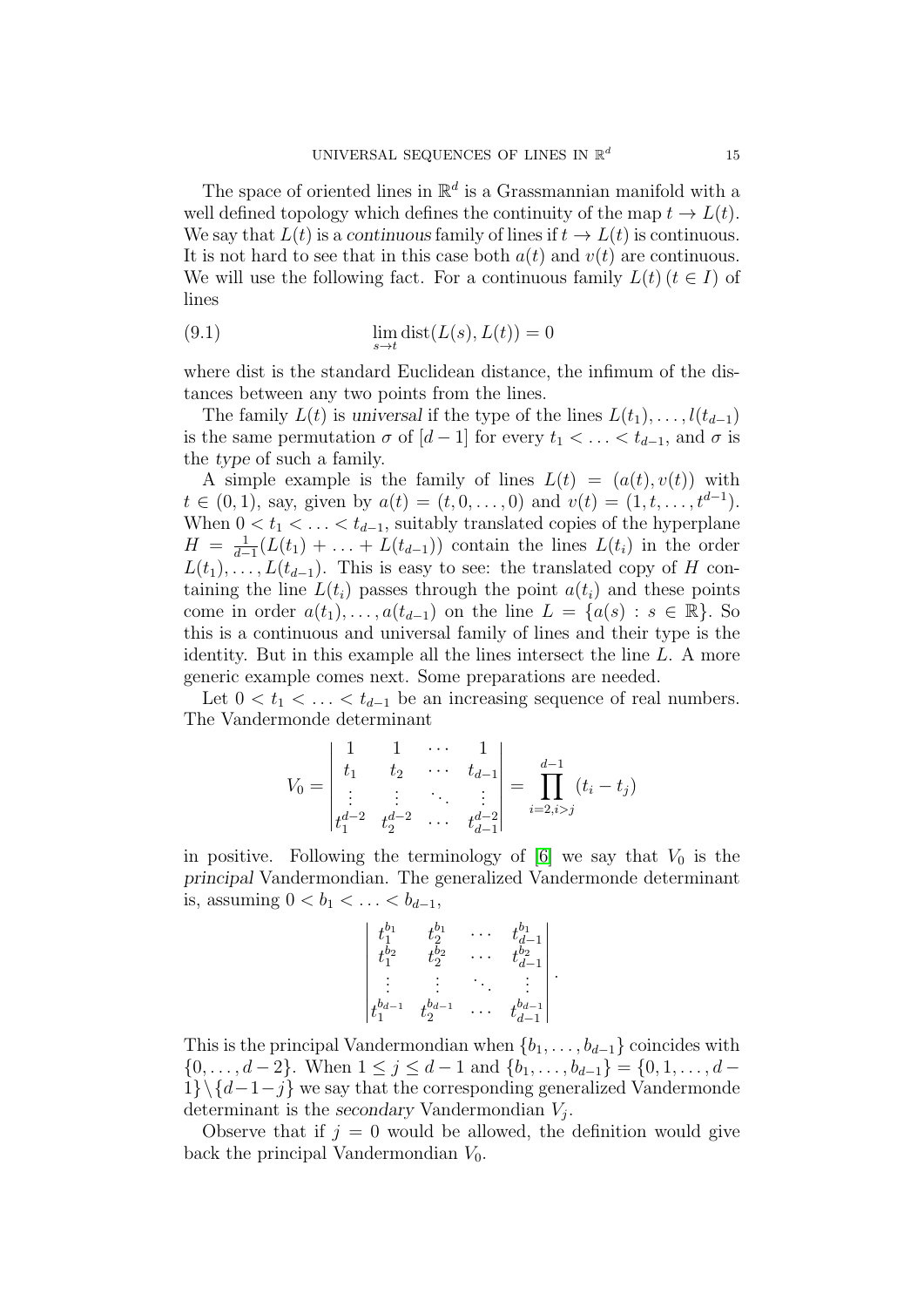Let  $E_j = \sum t_1 t_2 \cdots t_j$  be the elementary symmetric function where we add up all the products of any  $j$  different variables. Observe that  $E_0 = 1$  and that  $E_1$  is the sum of all variables, and  $E_j > 0$  since all  $t_i$ are positive.

Theorem 1 from [\[6\]](#page-19-8) states that  $\frac{V_j}{V_0} = E_j$  and therefore we have

**Fact 9.1.** The secondary Vandermondians  $V_1, \ldots, V_{d-1}$  are all positive.

Assume now that  $0 < t_1 < \ldots < t_{d-1}$  and  $a_1, a_2, \ldots, a_d > 0$  and define the matrix

$$
A = \begin{pmatrix} a_1 & 1 & 1 & \cdots & 1 \\ -a_2 & t_1 & t_2 & \cdots & t_{d-1} \\ \vdots & \vdots & \vdots & \ddots & \vdots \\ (-1)^{d-1}a_d & t_1^{d-1} & t_2^{d-1} & \cdots & t_{d-1}^{d-1} \end{pmatrix}.
$$

The determinant of A when expanding by the first column is

<span id="page-15-1"></span>(9.2) 
$$
\det A = a_1 V_{d-1} + a_2 V_{d-2} + \ldots + a_d V_0 > 0.
$$

We can give now the more generic example of a continuous and universal family of lines. Assume  $a_i(t) > 0$  is a continuous and increasing function on  $t \in (0, \infty)$  for  $i \in [d]$ . For  $t > 0$  set

- $v(t) = (1, t, t^2, \dots, t^{d-1}),$
- $a(t) = (a_1(t), -a_2(t), \ldots, (-1)^{d-1}a_d(t)).$

**Theorem 9.1.** The family of lines  $L(t) = (v(t), a(t)), t > 0$  is continuous and universal and its type is the identity.

The proof follows directly from [\(9.2\)](#page-15-1).

#### 10. Uniqueness of continuous type

<span id="page-15-0"></span>Assume  $L(t) = (a(t), v(t)),$   $(t \in I)$  is a continuous family of lines in  $\mathbb{R}^d$ . Here  $I \subset \mathbb{R}$  is an open interval (possibly infinite). Recall that  $v(t)$ is a unit vector for all  $t \in I$ . We call the identity permutation and its reverse trivial. The previous section contains examples of continuous and universal families of lines whose types are trivial. The target in this section is to prove the converse, namely, that the type of such a family of lines is always trivial, at least when  $d \geq 5$ .

<span id="page-15-2"></span>**Theorem 10.1.** Let  $d \geq 5$ . If  $L(t)$  is a continuous and universal family of lines, then its type is trivial.

The same holds for  $d = 3$ : the type of a continuous and universal family of lines in  $\mathbb{R}^3$  is trivial because this is the only type available in  $\mathbb{R}^3$ . We believe that the same holds in  $\mathbb{R}^4$  but our method does not work in that case:  $\mathbb{R}^4$  is too small to accommodate five linearly independent vectors.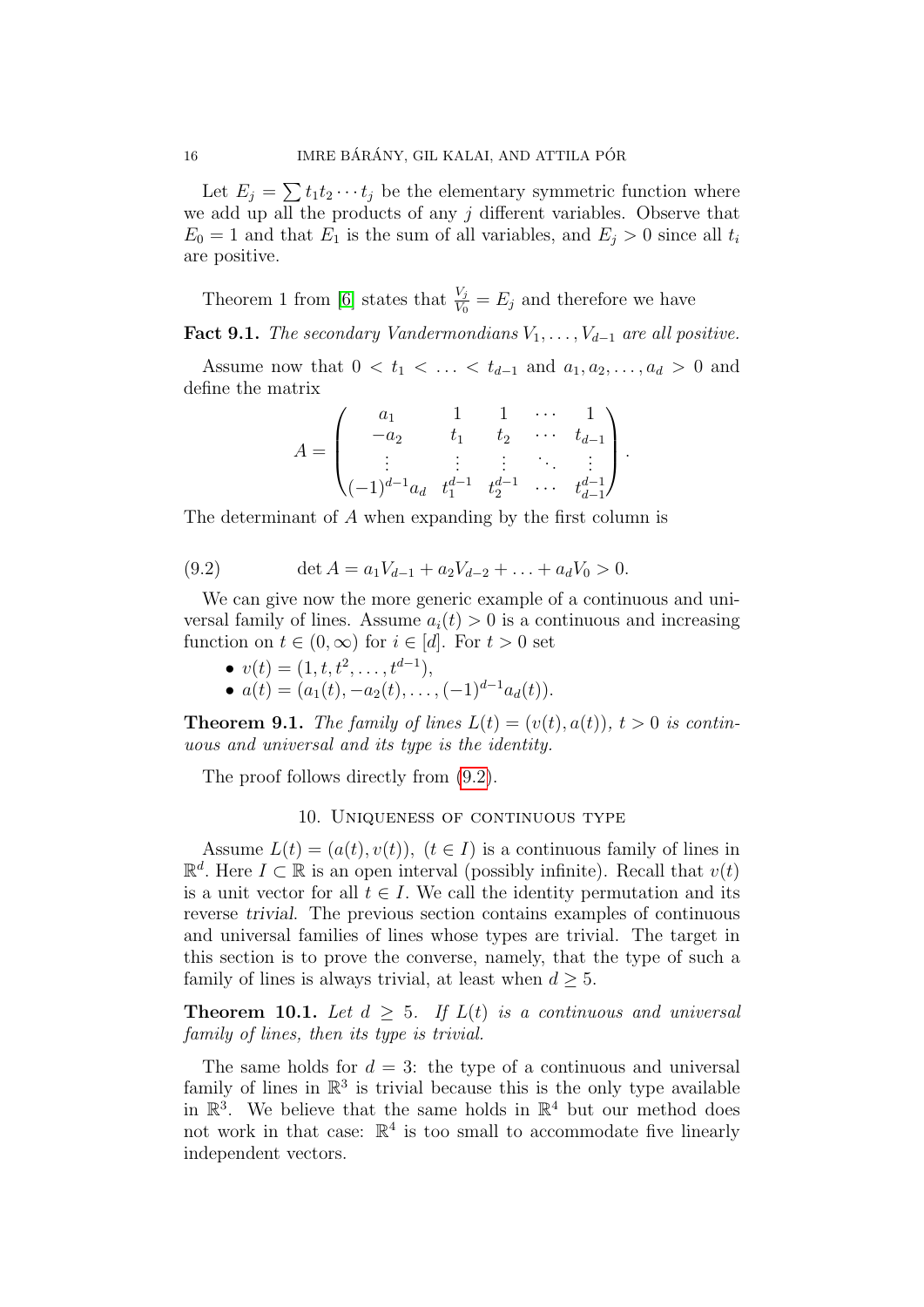Before the proof we need a few auxiliary lemmas. By definition, if  $L(t)$  is a continuous and universal family of lines, then for any  $t_1$  <  $\dots < t_{d-1}$  the vectors  $v(t_1), \dots, v(t_{d-1})$  are linearly independent. The following claim extends this to any d such vectors.

<span id="page-16-2"></span>**Lemma 10.2.** The vectors  $v(t_1), \ldots, v(t_d)$  are linearly independent when  $t_1 < \ldots < t_d$ .

<span id="page-16-1"></span>**Corollary 10.1.** Let  $L(t)$  be a continuous family of lines, U be proper linear subspace of  $\mathbb{R}^d$  and J some open interval  $J \subset I$ . Then either  $L(t)$  has trivial type, or there exists a sub-interval  $J' \subset J$  such that  $v(t) \notin U$  for all  $t \in J'$ .

For the next lemma we need something like the derivative of  $v(t)$ . Unfortunately  $v(t)$  may not be a differentiable function.

For any  $t, s \in I$  let  $\delta v(t, s) = v(s) - v(t)$  and define the normalized change as  $\Delta v(t,s) = \frac{\delta v(t,s)}{|\delta v(t,s)||}$ ; note that  $\delta v(t,s) \neq 0$  because  $v(t)$  and  $v(s)$  are linearly independent. Since  $\Delta v(t, s)$  lies in a compact set (namely the unit sphere), it has limit,  $v'(t)$ , from the right for every t. That is for every t there exists a sequence  $s_i > t$  with limit t such that the limit of  $\Delta v(t, s_i)$  is  $v'(t)$ , and  $v'(t) \neq 0$ . (There could be several different values of  $v'(t)$  that could work, we just choose one of them.)

Observe that  $v(t)$  and  $v'(t)$  are orthogonal and that for every  $t, s \in I$ with  $t \neq s$  lin  $\{v(t), v(s)\} = \lim \{v(t), \Delta v(t, s)\}.$ 

<span id="page-16-0"></span>**Lemma 10.3.** Let  $L(t)$  be a continuous and universal family of lines in  $\mathbb{R}^d$ ,  $d \geq 5$ . Then either  $L(t)$  has trivial type, or there exist  $t, s \in I$ with  $t < s$  such that the four vectors  $v(t)$ ,  $v'(t)$ ,  $v(s)$ ,  $a(s) - a(t)$  are linearly independent.

**Proof** of Theorem [10.1](#page-15-2) using the previous lemmas. Let  $\sigma$  be the type of  $L(t)$  and assume on the contrary that  $\sigma$  is not the identity or its reverse. Then there exist integers j, k such that  $\sigma(j) < \sigma(k) < \sigma(j+1)$ or  $\sigma(j+1) < \sigma(k) < \sigma(j)$ . We can assume without loss of generality that the first case occurs.

By Lemma [10.3](#page-16-0) we can choose  $t_j, t_k$  such that the four vectors  $v(t_j)$ ,  $v'(t_j)$ ,  $v(t_k)$  and  $a(t_k) - a(t_j)$  are linearly independent. Next we choose  $t_i$  one by one for  $i \in [d-1] \setminus \{j, j+1, k\}$  so that  $t_1 < \ldots < t_j <$  $t_{j+2} < \ldots < t_{d-1}$  and that the d vectors  $v(t_1), \ldots, v(t_j), v'(t_j), v(t_{j+2}),$  $\dots, v(t_{d-1}), a(t_k) - a(t_i)$  are linearly independent. For this we use Corollary [10.1](#page-16-1) by defining  $U$  to be the linear span of the previous (at most  $d-1$ ) vectors and choose J to reflect the relative position of the next  $t_i$ .

Let  $s_1 > s_2 > \ldots$  be an infinite decreasing sequence with limit  $t_i$ and  $\lim_{i\to\infty} \Delta v(t_j, s_i) = v'(t_j)$ . We can assume that  $t_j < s_i < t_{j+2}$  for every i.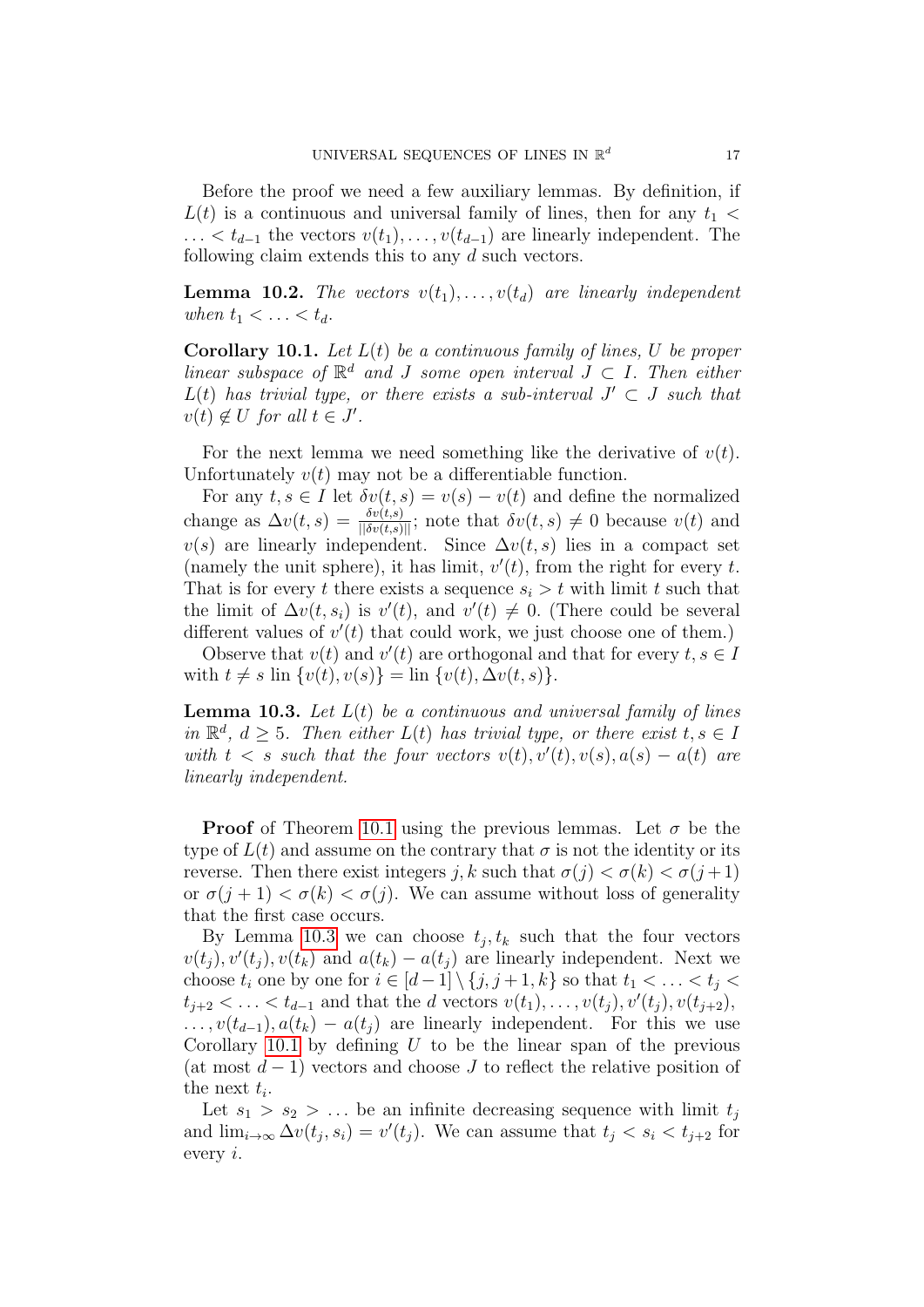Set  $H_i = \text{lin } \{v(t_1), \ldots, v(t_i), v(s_i), v(t_{i+2}), \ldots, v(t_{d-1})\}$  which is a  $(d-1)$ -dimensional subspace because these vectors are linearly independent. It is clear that  $H_i$  remains unchanged if in its definition  $v(s_i)$ is replaced by  $\Delta v(t_j, s_i)$ . The orthogonal vector to  $H_i$  is

$$
w_i = v(t_1) \wedge \ldots \wedge v(t_j) \wedge \Delta v(t_j, s_i) \wedge v(t_{j+2}) \wedge \ldots \wedge v(t_{d-1}).
$$

Let  $u_i = \frac{w_i}{\|w_i\|}$  be the unit vector orthogonal to  $H_i$ .

The limit of  $H_i$  is  $H = \text{lin } \{v(t_1), \ldots, v(t_j), v'(t_j), v(t_{j+2}), \ldots, v(t_{d-1})\}$ and the limit of  $u_i$  is  $u$ , a unit vector orthogonal to  $H$ .

The order of the lines  $L(t_1), \ldots, L(t_i), L(s_i), L(t_{i+2}), \ldots, L(t_{d-1})$  is the same as the order of the real numbers

$$
u_i \cdot a(t_1), \ldots, u_i \cdot a(t_j), u_i \cdot a(s_i), u_i \cdot a(t_{j+2}), \ldots, u_i \cdot a(t_{d-1}).
$$

Since  $L(s_i)$  plays the role of the  $(j + 1)$ st line

$$
u_i \cdot a(t_j) < u_i \cdot a(t_k) < u_i \cdot a(s_i)
$$

The distance of the two lines  $L(t_i)$  and  $L(s_i)$  is at least the distance of any two hyperplanes through the two lines, particularly the ones parallel to  $H_i$ , which is  $u_i \cdot (a(s_i) - a(t_j))$ . It follows from [\(9.1\)](#page-14-0) that, as i tends to infinity, the limit of  $u_i \cdot a(t_j)$  and  $u_i \cdot a(s_i)$  is the same, namely  $u \cdot a(t_i)$ . Therefore the limit of the previous inequality is

$$
u \cdot a(t_j) \le u \cdot a(t_k) \le u \cdot a(t_j)
$$

and we have  $u \cdot (a(t_k) - a(t_i)) = 0$ . Consequently the unit vector u is orthogonal to every one of the d vectors

$$
v(t_1),...,v(t_j),v'(t_j),v(t_{j+2}),...,v(t_{d-1}),a(t_k)-a(t_j)
$$

that are linearly independent. A contradiction.

**Proof** of Lemma 10.2. Assume that the vectors 
$$
v(t_1), \ldots, v(t_d)
$$
 are not linearly independent. Their linear span is then a  $(d-1)$ -dimensional subspace. Let  $z$  be its normal vector. The numbers  $h_i = z \cdot a(t_i)$ ,  $(i \in [d])$  come in the order  $h_{i_1}, \ldots, h_{i_d}$ , and  $\pi = (i_1, \ldots, i_d)$  is a permutation of  $[d]$ . We can assume that  $i_1 < i_d$  (by replacing  $z$  by  $-z$  if necessary). The permutation  $\sigma_j$  of  $[d-1]$  comes from  $\pi$  by deleting the entry  $j \in [d]$ . University implies that, for every  $j, \sigma_j$  is the same ordering of  $d-1$  linearly ordered elements. Assume  $d = i_h$ , then in  $\sigma_j$  the largest element is in position  $h-1$  if  $j \in \{i_1, \ldots, i_{h-1}\}$  and in position  $h$  if  $j \in \{i_{h+1}, \ldots, i_d\}$  implying that  $\{i_{h+1}, \ldots, i_d\} = \emptyset$ . It follows that  $h = d$ . The same argument works for the *k*th largest element of  $[d]$  (by backward induction on  $k$ ): it has to be in position  $d - k + 1$  in  $\pi$ .  $\square$ 

**Proof** of Corollary [10.1.](#page-16-1) Let  $S \subset I$  be the set of all t, such that  $v(t) \in$ U. Observe that  $|S| \leq d-1$  as otherwise U coincides with  $\mathbb{R}^d$  because any d direction vectors are linearly independent by Lemma [10.2.](#page-16-2) We can choose  $J \subset I$  to be any open interval avoiding S.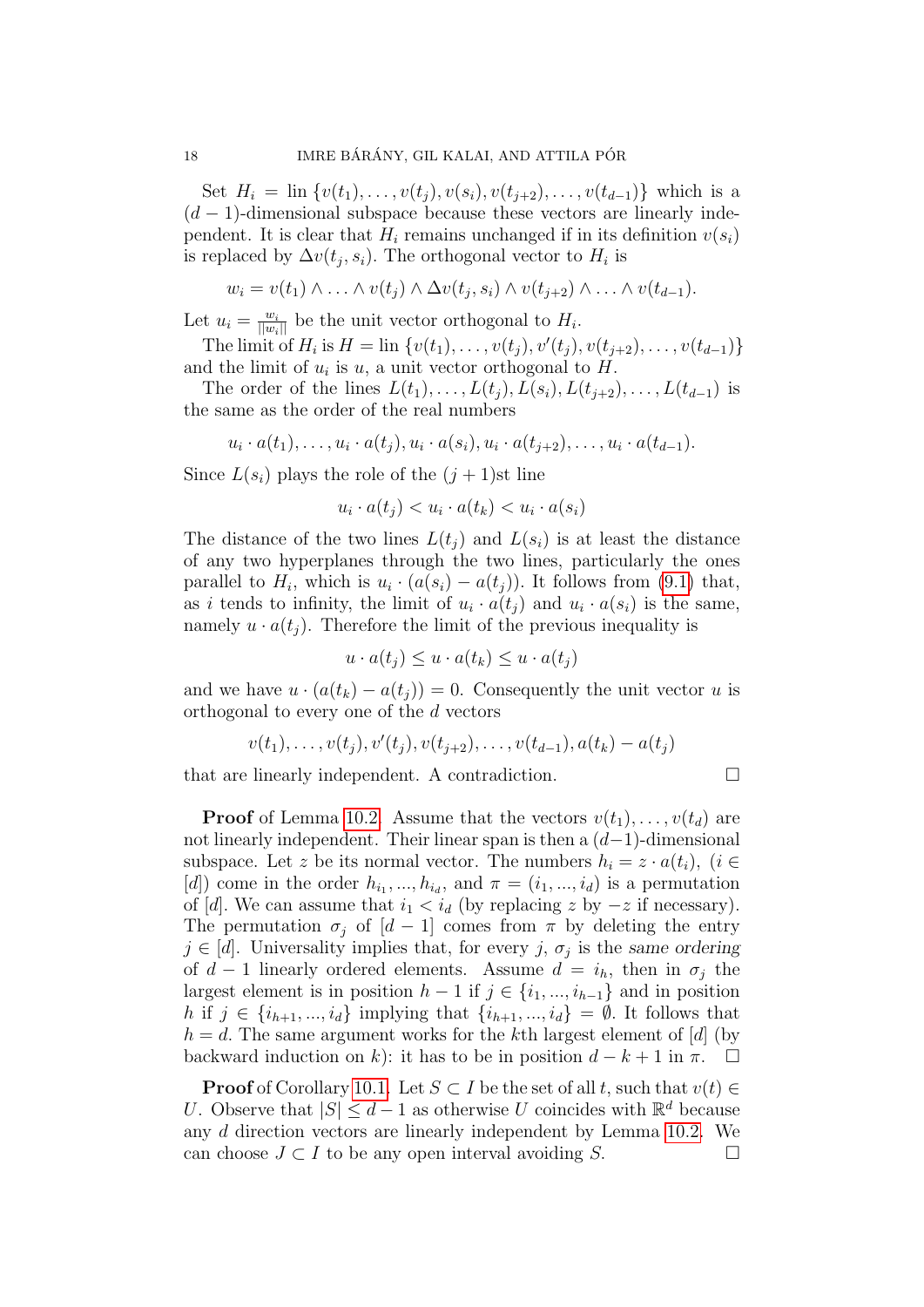Proof of Lemma [10.3.](#page-16-0) Assume on the contrary that the four vectors  $v(t)$ ,  $v'(t)$ ,  $v(s)$ ,  $a(s) - a(t)$  are linearly dependent for every pair  $t < s$ . Set

$$
W(t,s) = \ln \{v(t), v'(t), v(s), a(s) - a(t)\}.
$$

The vectors  $v(t)$ ,  $v(s)$ ,  $a(s) - a(t)$  are linearly independent because any two lines of the family are skew. Consequently dim  $W(t, s) = 3$  and  $W(t, s) = \lim \{v(t), v(s), a(s) - a(t)\}.$ 

Given  $t_0 < t_1 < t_2$  set

$$
W = \text{lin } \{v(t_0), v'(t_0), v(t_1), a(t_1) - a(t_0), v(t_2), a(t_2) - a(t_0)\}.
$$

Observe that W is the span of the two 3-dimensional subspaces  $W(t_0, t_1)$ and  $W(t_0, t_2)$  that intersect in an at least 2-dimensional subspace because both contain lin  $\{v(t_0), v'(t_0)\}$ . Thus the dimension of W is at most 4.

Moreover W contains  $W(t_1, t_2) = \lim \{v(t_1), v(t_2), a(t_2) - a(t_1)\}\$ as these three vectors all belong to W. Then  $v'(t_1) \in W$  since  $v'(t_1) \in$  $W(t_1, t_2)$ .

Assume next that there exist  $t_0 < t_1$  such that the four vectors  $v(t_0), v'(t_0), v(t_1), v'(t_1)$  are linearly independent. Then there exists  $t_2 > t_1$  such that  $v(t_0)$ ,  $v'(t_0)$ ,  $v(t_1)$ ,  $v'(t_1)$ ,  $v(t_2)$  are linearly independent because otherwise  $v(t_2)$  lies in lin  $\{v(t_0), v'(t_0), v(t_1), v'(t_1), v(t_2)\}$  for every  $t_2 > t_1$  contradicting Lemma [10.2.](#page-16-2) It follows that the linear span of  $v(t_0)$ ,  $v'(t_0)$ ,  $v(t_1)$ ,  $v'(t_1)$ ,  $v(t_2)$  is 5-dimensional. But it is a subspace of W and dim  $W \leq 4$ , a contradiction showing that the four vectors  $v(t_0), v'(t_0), v(t_1), v'(t_1)$  are indeed linearly dependent for every  $t_0 < t_1$ . Note that this is the point where the condition  $d > 4$  is used.

So any two of the 2-dimensional subspaces  $\text{lin } \{v(t), v'(t)\}\$  intersect in an at least 1-dimensional subspace. There are two possibilities that can happen.

**Case 1.** All subspaces lin  $\{v(t), v'(t)\}\$ are contained in some 3 dimensional space. This is impossible as there exist  $d \geq 4$  direction vectors that are independent.

**Case 2.** There exists some vector u contained in  $\{v(t), v'(t)\}$ for every t. In this case choose an increasing sequence  $t_0 < \ldots < t_n$ such that u together with any  $d-1$  different direction vectors  $v(t_i)$  are linearly independent. This goes by induction on n and for  $n \leq d-1$  a simple application of Corollary [10.1](#page-16-1) works. When  $n \geq d$  and we have defined  $t_0, \ldots, t_{n-1}$ , then  $t_n$  is found by repeated, actually  $\binom{n-1}{d-2}$  $\binom{n-1}{d-2}$ -fold, applications of Corollary [10.1.](#page-16-1)

For every  $t_i, i \in [n]$ , define  $\gamma_i \in \mathbb{R}$  by

$$
a(t_i) - a(t_0) = \gamma_i u + \alpha_i v(t_i) + \beta_i v(t_0)
$$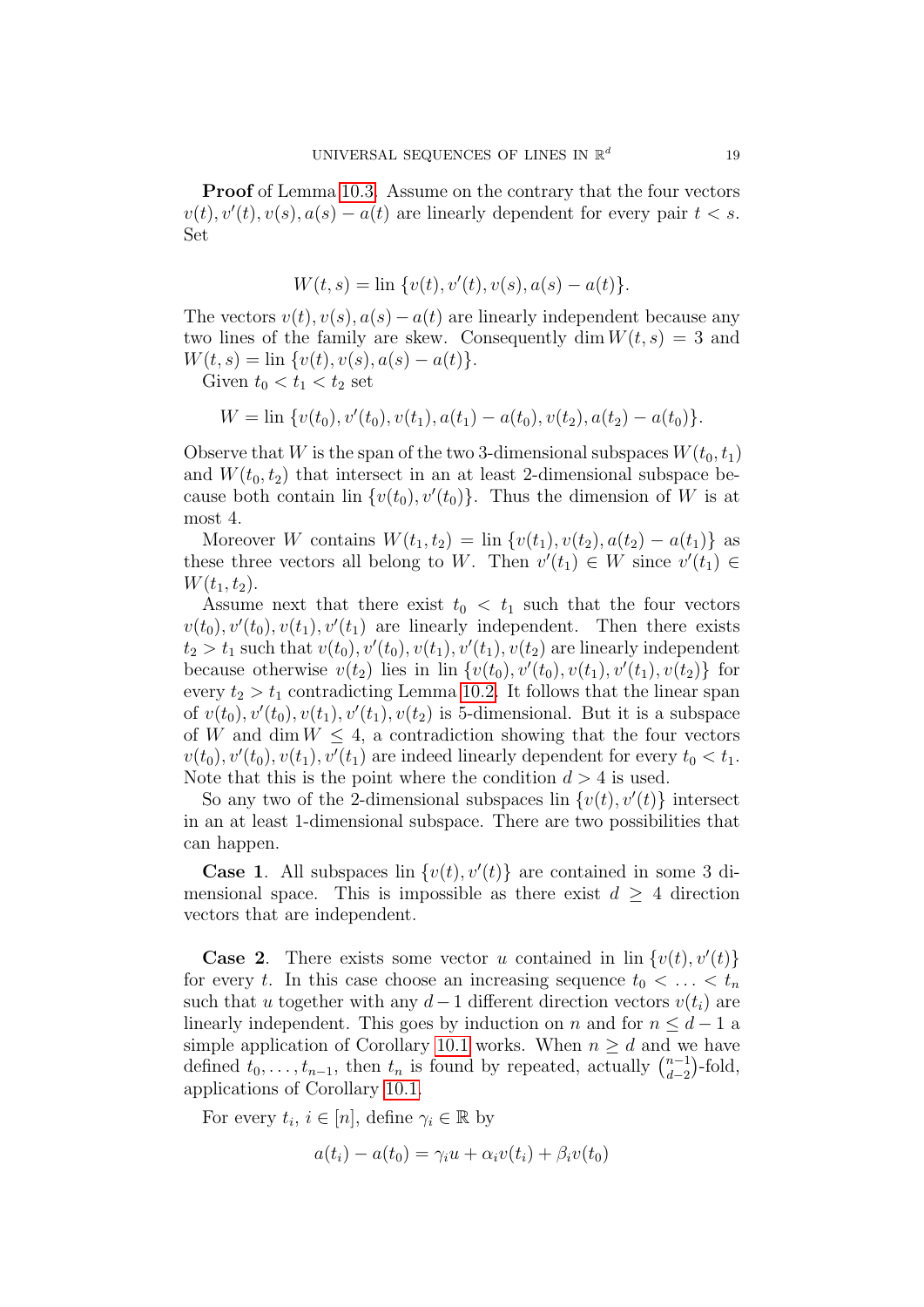where  $\alpha_i, \beta_i$  are some real numbers. The existence of  $\gamma_i, \alpha_i, \beta_i$  follows from the fact that  $W(t_0, t_i) = \text{lin } \{v(t_0), v(t_i), a(t_i) - a(t_0)\}\$ and  $u \in$  $\text{lin } \{v(t_0), v'(t_0)\} \subset W(t_0, t_i)$ . Note that  $\gamma_i$  remains the same even if  $a(t_i) \in L(t_i)$  is replaced by another point  $a(t_i) + \delta v(t_i) \in L$ .

Observe that

$$
a(t_i) - a(t_j) = a(t_i) - a(t_0) - (a(t_j) - a(t_0))
$$
  
= 
$$
(\gamma_i - \gamma_j)u + \alpha_i v(t_i) - \alpha_j v(t_j) + (\beta_i - \beta_j)v(t_0).
$$

Assume  $n > d^2$ . A classic result of Erdős and Szekeres [\[3\]](#page-19-5) shows then that there exists a subsequence of the  $t_i$  of length  $(d-2)$  such that the corresponding  $\gamma_i$  form an increasing (or decreasing) sequence. For simplicity assume that this subsequence is  $t_1, \ldots, t_{d-2}$  and the  $\gamma_i$ are increasing. Let  $w = v(t_0) \wedge v(t_1) \wedge \ldots \wedge v(t_{d-2})$  be the orthogonal vector to all lines  $L(t_i)$ . Then the order of the lines  $L(t_i)$  depends on the order of the numbers  $w \cdot a(t_i)$  and therefore on the signs of  $w \cdot (a(t_i) - a(t_j)) = (\gamma_i - \gamma_j) w \cdot u.$ 

So the order of all the lines but  $L(t_0)$  is increasing, meaning that in  $\sigma$  the last  $d-2$  elements come in increasing order. But now by symmetry, choose  $t_n$  as the anchor of the  $\gamma_i$ s and we get that the first  $d-2$  elements in  $\sigma$  come in increasing order. Therefore  $\sigma$  is identity permutation.

Acknowledgements. Research of IB was partially supported by Hungarian National Research Grants (no. 131529, 131696, and 133819), and research of GK by the Israel Science Foundation (grant no. 1612/17).

#### **REFERENCES**

- <span id="page-19-3"></span>[1] N. Alon, The number of polytopes, configurations and real matroids, Mathematika 33 (1986), 62–71.
- <span id="page-19-7"></span>[2] B. Bukh, J. Matoušek, G. Nivasch, *Isreal J. Math.*, Lower bounds on weak  $\varepsilon$ -nets and stair convexity, 182 (2011), 199–228.
- <span id="page-19-5"></span>[3] P. Erdős, and Gy. Szekeres, A combinatorial problem in geometry, Composition *Math.*, **2** (1935), 463-470.
- <span id="page-19-6"></span>[4] P. Erdős, and Gy. Szekeres, On some extremum problems in elementary geometry, Ann. Univ. Sci. Budapest. Eötvös Sect. Math.,  $3-4$  (1960), 53-62.
- <span id="page-19-2"></span>[5] J. E. Goodman and R. Pollack, Upper bounds for configurations and polytopes in  $R^d$ , Discrete Comput. Geom. 1 (1986), 219–227.
- <span id="page-19-8"></span>[6] E. R. Heineman, Generalized Vandermonde Determinants, Trans. Amer. Math. Soc., **31** (1929), 464-476.
- <span id="page-19-1"></span>[7] J. W. Milnor, On the Betti numbers of real algebraic varieties, Proc Amer. Math. Soc., 15 (1964), 275–280.
- <span id="page-19-4"></span>[8] N. Mnëv, The universality theorems on the classification problem of configuration varieties and convex polytopes varieties, Lecture Notes in Mathematics, Vol. 1346, Springer, Berlin, 1988, pp. 527–543
- <span id="page-19-0"></span>[9] O. A. Oleinik and I. B. Petrovskii, On the topology of real albebraic surfaces, Izv. Akad. Nauk SSSR, 13 (1949), 389–402.